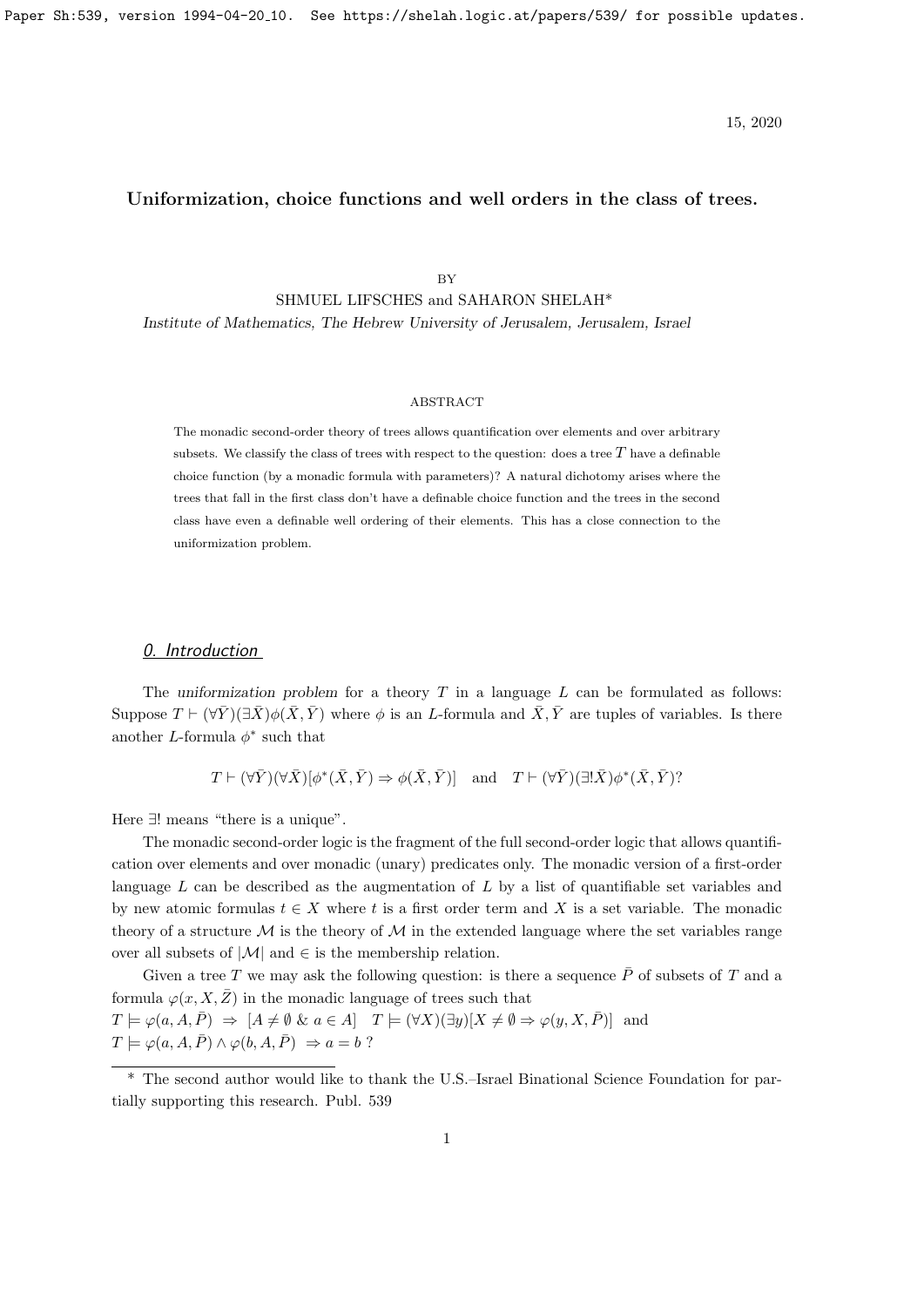If the answer is positive we will say that  $T$  has a (monadically) definable choice function (with parameters) and that  $\varphi$  defines a choice function from non-empty subsets of T. Note that if we let  $\phi(x, Y)$  be the formula that says "if Y is not empty then  $x \in Y$ " then a negative answer to the choice function problem for T implies a negative answer to the uniformization problem for the monadic theory of T (with  $\phi$  being a counter-example).

dealing with the choice function problem we split the class of trees into two natural parts, wild trees and tame trees and prove the following:

**Theorem.** Let T be a tree. If T is wild or T embeds  $\omega > 2$  then there is no definable choice function on T (by a monadic formula with parameters). If T is tame and does not embed  $\omega > 2$  then there is even a definable well ordering of the elements of  $T$  by a monadic formula (with parameters)  $\varphi(x, y, \bar{P}).$ 

Looking at the definitions and proofs we observe that a tree is tame [wild] if and only if it's completion is tame [wild] and that the counter-examples for the choice function problem are either anti-chains or linearily ordered subsets of T. Hence we can prove:

**Conclusion.** Let T be a tree and  $T'$  be it's completion. Then the following are equivalent:

a) For some  $n, l < \omega$ , for every anti-chain/branch A of T there is a monadic formula  $\varphi_A(x, X, \bar{P}_A)$ with quantifier depth  $\leq n$  and  $\leq l$  parameters from T, that defines a choice function from non empty subsets of A.

b) There is a monadic formula, with parameters,  $\psi(x, y, \overline{P})$  that defines a well ordering of the elements of T.

c) There is a monadic formula, with parameters,  $\psi'(x, y, \bar{P}')$  that defines a well ordering of the elements of  $T'$ .

The paper continues the work by Gurevich-Shelah ([GuSh]) who answered negatively a question by Rabin ([Ra]), by showing that the answer for the choice function problem is negative in  $\omega > 2$ .

The 'positive' results on the existence of a definable well ordering (§§3,5) are elementary and do not require knowledge of monadic logic. The negative results  $(\S_{\mathcal{E}}(3,3,4))$  are based on understanding of some composition theorems that hold for the monadic theory of trees. These facts are collected in §1.

More details and Historical background can be found in [Gu] and [GuSh].

# 1. Composition Theorems

In this section we will define partial theories and establish the technical tools that will be applied later. We will formalize composition theorems that will enable to compute the partial theory of a tree from partial theories of it's parts. Using such theorems enables to prove that if for example a dense chain does not have definable choice function then a tree with a dense branch does not have a definable choice function.

**Definition 1.1.**  $(T, \triangleleft)$  is a tree if  $\triangleleft$  is a partial order on T and for every  $\eta \in T$ ,  $\{\nu : \nu \triangleleft \eta\}$  is linearily ordered by  $\triangleleft$ .

Note, a chain  $(C, <)$  and even a set without structure I is a tree.

**Definition 1.2.** Let  $T$  be a tree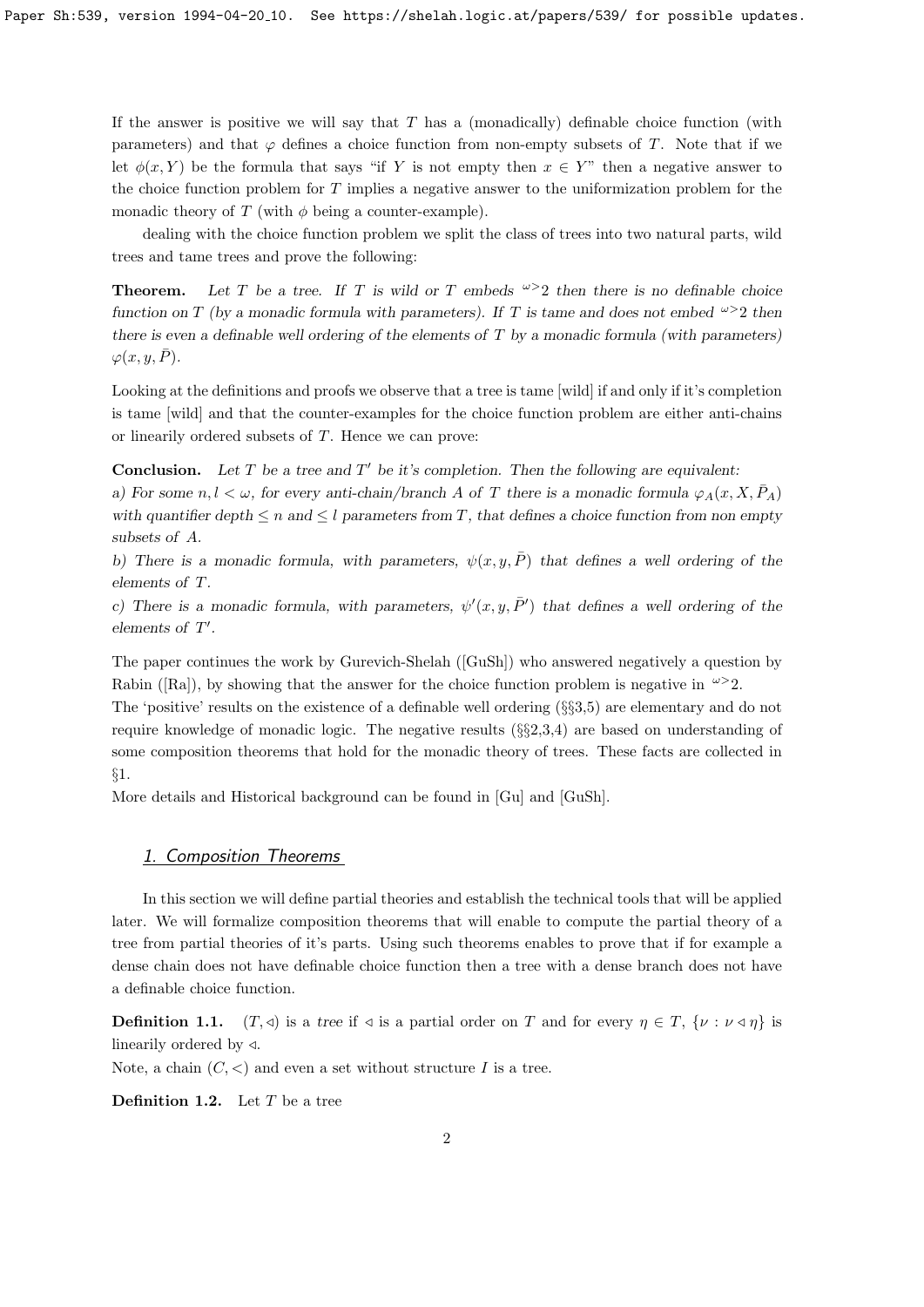1.  $X \subseteq T$  is a convex subset if  $\eta, \nu \in X$  and  $\eta \triangleleft \sigma \triangleleft \nu \in T$  implies  $\sigma \in X$ . If T is a chain we use the term a convex segment or just a segment.

2.  $(S, \triangleleft)$  is a subtree of  $(T, \triangleleft)$  if  $S \subseteq T$  and S is a convex subset of T.

3.  $B \subseteq T$  is a sub-branch of T if B is convex and  $\triangleleft$ -linearily ordered.

4.  $B \subseteq T$  is a branch of T if B is a maximal sub-branch of T.

5.  $A \subseteq T$  is an initial segment of T if A is a sub-branch that is  $\triangleleft$ -downward closed. *n* is above an initial segment A if  $\nu \in A \Rightarrow \nu \triangleleft \eta$ .

6. For  $\eta \in T$ ,  $T_{\geq \eta}$  is the sub-tree  $({\{\nu \in T : \eta \triangleleft \nu\}, \triangleleft})$ .  $T_{\geq \eta}$  is the sub-tree  $(T_{\geq \eta} \setminus {\{\eta\}}]$ ,  $\triangleleft)$ . For  $A \subseteq T$  an initial segment,  $T_{\geq A}$  and  $T_{\geq A}$  are defined naturally.

7. For  $\eta \in T$  we deote by  $suc(\eta)$  or  $suc_T(\eta)$  the set of  $\phi$ –immediate successors of  $\eta$  (which may be empty).

8. For  $\eta, \nu \in T$  we denote the intersection of  $\eta$  and  $\nu$  in T by  $\eta \wedge \nu$ . This may be a member of T or an initial segment of T, in any case the meaning of  $\eta \wedge \nu \triangleleft \sigma$  is natural and  $\sigma \triangleleft \eta \wedge \nu$  [ $\sigma \in \eta \wedge \nu$ ] is used only when  $\eta \wedge \nu$  is an element [an initial segment].

9. If there is an  $\eta \in T$  that satisfies  $(\forall \nu \in T)[\eta \triangleleft \nu]$  we say that T has a root and denote  $\eta$  by  $root(T)$ .

10.  $\eta, \nu \in T$  are incomparable in T if neither  $\eta \triangleleft \nu$  nor  $\nu \triangleleft \eta$ .  $X \subseteq T$  is an anti-chain of T if X consists of pairwise incomparable elements of T.

11. A gap in T is a pair  $(A, B)$  where  $A \cap B = \emptyset$ ,  $A \cup B$  is a sub-branch, A is an initial segment, (so  $\eta \in A, \nu \in B \Rightarrow \eta \triangleleft \nu$ ), A without a  $\triangleleft$ -maximal element, B without a  $\triangleleft$ -minimal element, and for some  $\sigma \in T$  for every  $\eta \in A$  and  $\nu \in B$  we have  $\eta \triangleleft \sigma \& \nu, \sigma$  are incomparable.

12. Filling a gap  $(A, B)$  in T is adding a node  $\tau$  to T such that  $\eta \in A \Rightarrow \eta \triangleleft \tau$ ,  $\nu \in B \Rightarrow \tau \triangleleft \nu$  and for every  $\sigma$  as in (11) we have  $\tau \triangleleft \sigma$ .

**Definition 1.3.** The full binary tree is the tree  $({}^{\omega>2}, 0)$  where for sequences  $\eta, \nu \in {}^{\omega>2}, \eta \triangleleft \nu$ means  $\eta$  is an initial segment of  $\nu$ .

**Definition 1.4.** The monadic language of trees  $L$  is the monadic version of the language of partial orders  $\{\triangleleft\}$ . Usually  $\triangleleft$  means "smaller than or equal" but when we restrict ourselves to chains (linearily ordered sets) we use  $\lt$  and  $\leq$ . For simplicity, we add to L the predicate  $sing(X)$  saying " $X$  is a singleton" so that we can quantify only over subsets. Note that everything that is defined in 1.2 is definable in L.

Next we define, following  $[\text{Sh}]$ , the partial theories of a tree T. These are finite approximations of the monadic theory of T. Th<sup>n</sup>(T;  $\bar{P}$ ) is essentially the monadic theory of  $(T, \bar{P}, \triangleleft)$  restricted to sentences of quantifier depth  $n$ .

**Definition 1.5.** For any tree T,  $\bar{A} \in \mathcal{P}(T)^{lg(\bar{A})}$ , and a natural number n, define by induction

$$
t = Th^{n}(T; \bar{A}).
$$

for  $n = 0$ :

 $t = \{ \phi(\bar{X}) : \phi(\bar{X}) \in L, \phi(\bar{X}) \text{ quantifier free}, T \models \phi(\bar{A}) \}.$ 

for  $n = m + 1$ :

$$
t = \{Th^m(T; \bar{A}^{\wedge}B): B \in \mathcal{P}(T)\}.
$$

 $T_{n,l}$  is the set of all formally possible  $Th^n(T; \overline{P})$  where T is a tree and  $l(\overline{P}) = l$ .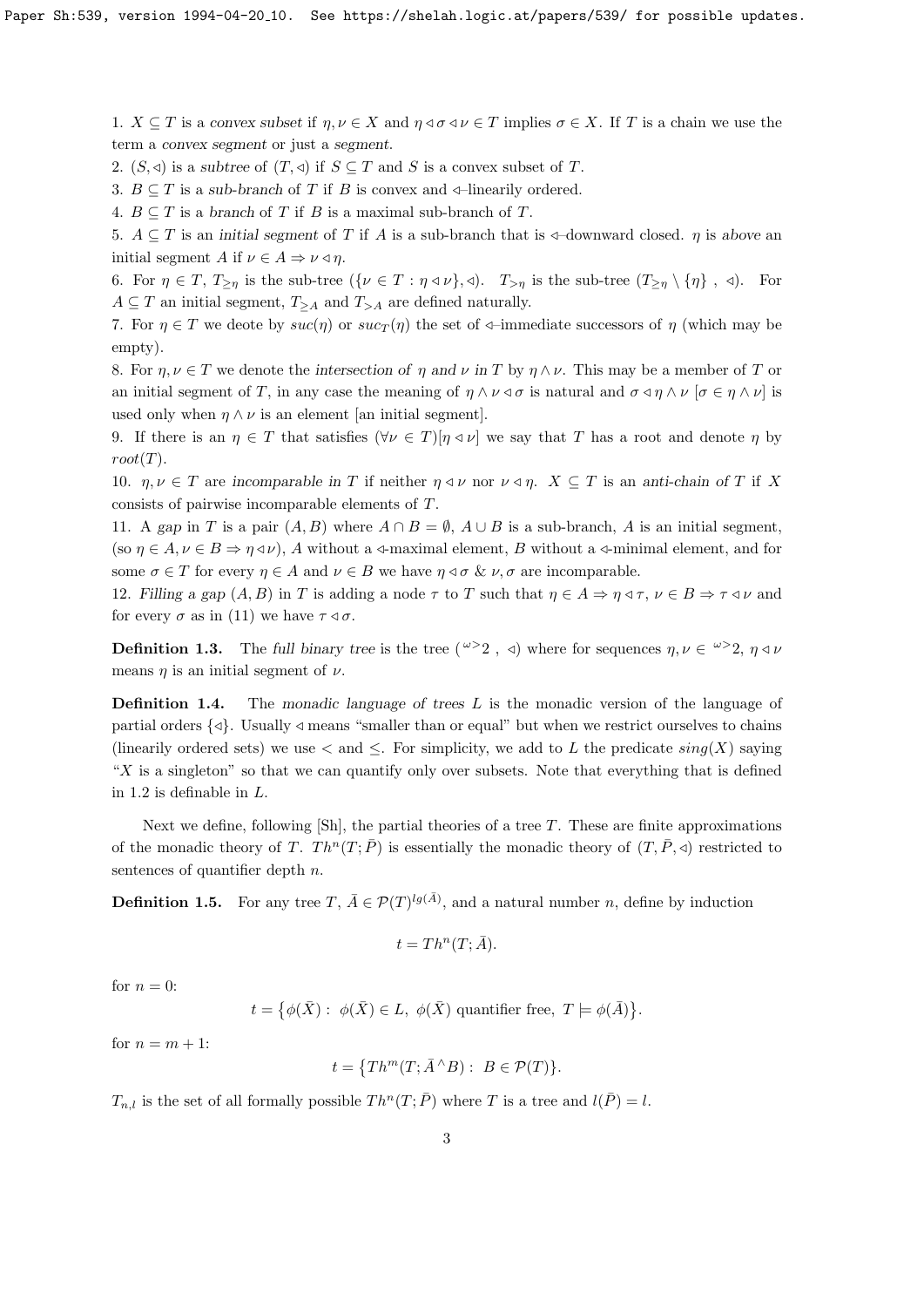**Fact 1.6.** (A) For every formula  $\psi(\bar{X}) \in L$  there is an n such that from  $Th^n(T; \bar{A})$  we can effectively decide whether  $T \models \psi(\bar{X})$ .

(B) If  $m \ge n$  then  $Th^n(T; \overline{A})$  can be effectively computed from  $Th^m(T; \overline{A})$ .

(C) Each  $Th^n(T; \overline{A})$  is hereditarily finite, and we can effectively compute the set  $T_{n,l}$  of formally possible  $Th^n(T, \overline{A})$ .

Next we recall the composition theorem for linear orders which states that the partial theory of a chain can be computed from the partial theories of it's convex parts. This allows us to sum partial theories formally.

**Definition 1.7.** If C, D are chains then  $C + D$  is any chain that can be split into an initial segment isomorphic to C and a final segment isomorphic to D.

If  $\langle C_i : i < \alpha \rangle$  is a sequence of chains then  $\sum_{i < \alpha} C_i$  is any chain D that is the concatenation of segments  $D_i$ , such that each  $D_i$  is isomorphic to  $C_i$ .

Theorem 1.8 (composition theorem for linear orders).

(1) If  $l(\bar{A}) = l(\bar{B}) = l(\bar{A}') = l(\bar{B}') = l$ , and

$$
Th^m(C, \bar{A}) = Th^m(C', \bar{A}') \text{ and } Th^m(D, \bar{B}) = Th^m(D', \bar{B}')
$$

then

$$
Th^{m}(C+D, A_{0}\cup B_{0},\ldots, A_{l-1}\cup B_{l-1})=Th^{m}(C'+D', A'_{0}\cup B'_{0},\ldots, A'_{l-1}\cup B'_{l-1}).
$$

(2) If  $Th^m(C_i, \bar{A}_i) = Th^m(D_i, \bar{B}_i)$ ,  $l(\bar{A}_i) = l(\bar{B}_i) = l$  for each  $i < \alpha$ , then

$$
Th^m\Big(\sum_{i<\alpha}C_i,\ \cup_i A_{1,i},\ldots,\cup_i A_{l-1,i}\Big)=Th^m\Big(\sum_{i<\alpha}D_i,\ \cup_i B_{1,i},\ldots,\cup_i B_{l-1,i}\Big).
$$

**Proof.** By [Sh] Theorem 2.4 (where a more general theorem is proved), or directly by induction on m.

 $\heartsuit$ 

#### Notation 1.9.

(1)  $t_1 + t_2 = t_3$  means: for some  $m, l < \omega, t_1, t_2, t_3 \in T_{m,l}$  (remember definition 1.5) and if

$$
t_1 = Th^m(C, A_0, \ldots, A_{l-1})
$$
 and  $t_2 = Th^m(D, B_0, \ldots, B_{l-1})$ 

then

$$
t_3 = Th^m(C + D, A_0 \cup B_0, \dots, A_{l-1} \cup B_{l-1}).
$$

By the previous theorem, the choice of  $C$  and  $D$  is immaterial.

(2)  $\sum_{i<\alpha} Th^m(C_i, \bar{A}_i)$  is  $Th^m(\sum_{i<\alpha} C_i, \cup_{i<\alpha} A_{1,i}, \dots, \cup_{i<\alpha} A_{l-1,i}).$ 

(3) If D is a subchain of C and  $X_1, \ldots, X_{l-1}$  are subsets of C then  $Th^m(D, X_0, \ldots, X_{l-1})$  abbreviates  $Th^m(D, X_0 \cap D, \ldots, X_{l-1} \cap D)$ .

(4) We use abbreviations as  $\bar{P} \cup \bar{Q}$ ,  $\cup_i \bar{P}_i$  and  $\bar{P} \subseteq C$ . The meanings should be clear.

(5) For C a chain,  $a < b \in C$  and  $\overline{P} \subseteq C$  we denote by  $Th^n(C; \overline{P}) \restriction_{[a,b)}$  the theory  $Th^n([a, b); \overline{P} \cap D)$  $[a, b)$ .

The class of trees has some weaker (but sufficient for our purpose) composition theorems. First we define the composition of subtrees of the full binary tree following [GuSh] and quote the the respective composition theorem.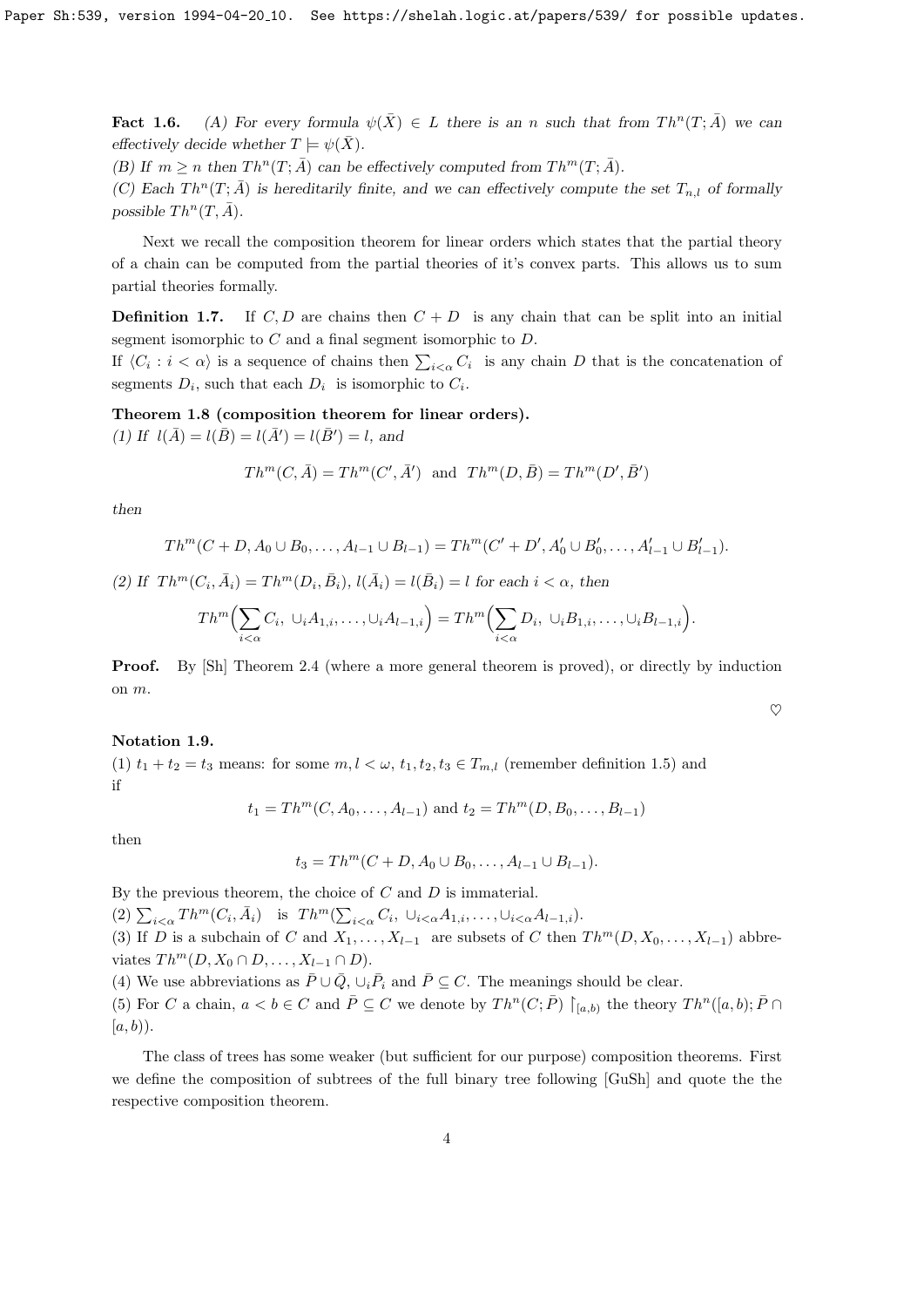**Definition 1.10.** Let  $M \subseteq \{0, 2\}$  be a tree. A grafting function on M is a function g satisfying the following conditions:

(a)  $Dom(g) \subseteq M \times \{0,1\},\$ 

.

- (b) if  $(x, 0) \in Dom(g)$  then  $x \wedge (0) \notin M$  and if  $(x, 1) \in Dom(g)$  then  $x \wedge (1) \notin M$ ,
- (c) every value  $g(x, d)$  of  $g(d \in \{0, 1\})$  is a tree  $\subseteq \omega > 2$ .

A composition of a tree  $M$  and a grafting function  $g$  is the tree

$$
M \cup \{x \land \langle d \rangle \land y : (x, d) \in Dom(g), y \in g(x, d)\}
$$

Theorem 1.11 (composition theorem for binary trees). Let  $M \subseteq \omega > 2$  be a tree,  $N \subseteq \omega > 2$ be the composition of M and a grafting function g,  $\bar{X} \subseteq N$  and  $n < \omega$ . Then, there is  $m = m(n) < \omega$ (effectively computable from n) such that from  $Th^m(M; \bar{X}, L^g(n, \bar{X}), \bar{R}^g(n, \bar{X}))$  we can effectively compute  $Th^m(N; \overline{X})$  where

 $L_t^g(n, \bar{X}) := \{x \in M : (x, 0) \in Dom(g), Th^n(g(x, 0), \bar{X}) = t\}$  $\bar{L}^{g}(n,\bar{X}):=\left\{ L_{t}^{g}(n,\bar{X}):t\text{ a formally possible }n-\text{theory}\right\}$ and  $\bar{R}^g(n, \bar{X})$  is defined similary by replacing L, 0 with R, 1.

Proof. This is theorem 2 in §2.3. of [GuSh]. The language that is used there is different from our L but all the mentioned symbols are monadically inter-definable (with some additional parameters) with our  $\triangleleft$ , (For example the relation "X is an immediate left successor of Y" is easily definable from  $\triangleleft$  and the parameter  $A := \{ \eta \in \mathbb{R}^3 : (\exists \nu \in \mathbb{R}^3 \geq 2) | \eta = \nu^{\wedge} \langle 0 \rangle | \}$ . Thus the translation of [GuSh]'s proof is clear.

 $\heartsuit$ 

The next three theorems allow us to compute a partial theory  $Th^n(T; \overline{X})$  from partial theories of sub-structures of T. The proofs are by induction on n noting that  $Th^0(T; \overline{P})$  can express only statements as  $P_i \triangleleft P_j$ ,  $P_i \in P_j$  and  $P_i = P_j$  and that  $Th^{n+1}$  is a collection of *n*-theories. Everything is basically the same as in the previous case and we will not elaborate beyond that.

Theorem 1.12 (composition theorem for general successors). Let T be a tree,  $\bar{X} \subseteq T$  and  $A \subseteq T$  an initial segment (i.e. linearily ordered by  $\triangleleft$  and downward closed).

For every x above A ( $x \notin A$  and  $y \in A \Rightarrow y \triangleleft x$ ) denote by  $T_{A,x}$  the sub-tree  ${y \in T : (\exists z)[z \triangleleft x \& z \triangleleft y \& z \text{ above } A]}.$ 

We say that x and y are equivalent above A if x and y are above A and  $T_{A,x} = T_{A,y}$  (compare with definition 4.1), finally let  $\{T_i : i \in I_A\}$  list the equivalence classes above A (it's a disjoint union of sub-trees).

Then for every  $n < \omega$ , there is  $m = m(n) < \omega$  (effectively computable from n) such that from  $Th^{m}(T_{\leq A};\bar{X})$  and  $Th^{m}(I_{A};\bar{P}^{A}(n,\bar{X}))$  we can effectively compute  $Th^{n}(T;\bar{X})$  where

$$
T_{\leq A} := \{ y \in T : y \text{ not above } A \}
$$

$$
P_t^A(n, \bar{X}) := \{ i \in I_A : Th^n(T_i; \bar{X}) = t \},
$$

 $\bar{P}^A(\bar{X}) := \{P_t^A(n, \bar{X}) : t \text{ a formally possible } n-\text{theory}\},\$ 

and  $Th^{m}(I_{A}; \bar{P}^{A}(n, \bar{X}))$  is the m-theory of a set without sructure – i.e. in the monadic language of equality.

(A natural case is when for some  $y \in T$  we have  $A = \{z : z \triangleleft y\}$ ,  $\{x_i : i \in I\} = \textit{succ}(y)$  and  $T_i = T_{\geq x_i}$ .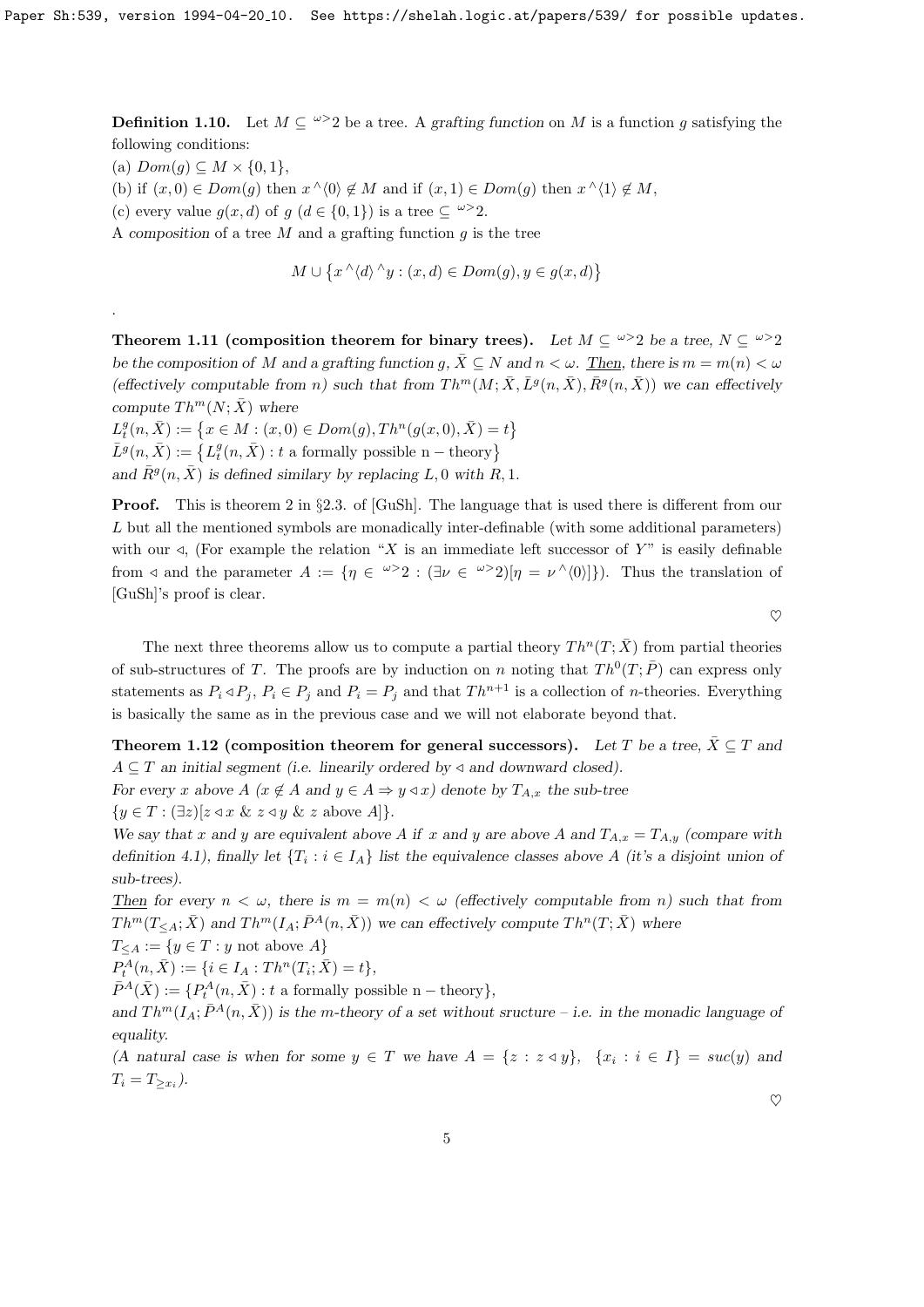Theorem 1.13 (composition theorem for branches). Let T be a tree,  $B \subseteq T$  a branch,  $\bar{X} \subseteq T$  and  $n < \omega$ .  $(B', \triangleleft)$  is the chain that is obtained by adding nodes to fill the gaps in B remember 1.2(12), (so B' is contained in the completion of  $B$ ). And let T' be the tree obtained by replacing the branch  $B$  by  $B'$ 

Then there is  $m = m(n) < \omega$  (effectively computable from n) such that from  $Th^m(B'; \bar{P}^{B'}(n, \bar{X}))$ we can effectively compute  $Th^n(T; \overline{X})$  where

for  $\eta \in B'$ ,  $T'^{B'}_{\geq \eta} := T'_{\geq \eta} \setminus B'$  $P_t^{B'}(n, \bar{X}) := \{ \eta \in B : Th^m(T_{\geq \eta}^{\prime B'}; \bar{X}) = t \}$  $P_t^{B'}(n,\bar{X}) := \{ P_t^{B'}(n,\bar{X}) : t \text{ a formally possible n}-\text{theory} \}.$ Moreover, if  $\bar{Y} \subseteq B$  then from  $Th^m(B'; \bar{P}^{B'}(n, \bar{X}), \bar{Y})$  we can effectively compute  $Th^n(T; \bar{X}, \bar{Y})$ .  $\heartsuit$ 

Notations 1.14. For stating the next composition theorem we need a considerable amount of notations.

Let T be a tree, by " $F: \omega > 2 \hookrightarrow T$  is an embedding" we mean F is 1-1 and for  $\eta, \nu \in \omega > 2$ ,  $\eta \triangleleft \nu \iff$  $F(\eta) \triangleleft F(\nu)$ , we also assume that T has a root and  $F(root(\nu > 2)) = root(T)$ .

let  $S \subseteq T$  be  $F''(\omega > 2)$ , it is a tree (but not necesarily a subtree of T) that can be identified with  $\omega > 2$ .

For  $x = F(\eta) \in S$  define  $x^0$   $[x^1] \in S$  to be  $F(\eta \wedge \langle 0 \rangle)$   $[F(\eta \wedge \langle 1 \rangle)].$ 

For  $Y \subseteq S$  an anti-chain (hence an anti-chain of T) let  $Bush(Y) := \{x \in T : (\exists y \in Y)[x \triangleleft y]\}$  (it's a subtree of T) and let  $Bush_S(Y) := Bush(Y) \cap S$  (it's a subtree of S).

For every  $y \in S$  denote  $y^0 \wedge y^1$  by  $y^i$ . It may be an element of T or an initial segment but remember the convention in 1.2(8).

For every  $y \in S$  we define some subtrees of  $T_{\geq y}$  (some of them may be trivial if for example  $y = y^i$ ): 0)  $T_0(y) := T_{\geq y}$ .

1)  $T_1(y) := \{x \in T : (\neg y^i \triangleleft x) \& (\exists z \neq y) [(\neg z \triangleleft x) \& (\neg z \triangleleft y^i)]\},\$  [These are the elements that split from the segment  $(y, y^i)$ ].

2)  $T_2(y) := \{x \in T : (y \triangleleft x) \& (\forall z)[(z \triangleleft y^i) \& (z \triangleleft x) \Rightarrow (z \triangleleft y)]\}$ . (If  $y^i$  is an initial segment replace  $z \triangleleft y^i$  with  $z \in y^i$ ), [These are the elements that split from y but not from the segment  $(y, y^i)$ ].

3)  $T_3(y) := \{x \in T : (\neg y^0 \triangleleft x) \& (\exists z \neq y^i) [(\overline{z} \triangleleft x) \& (\overline{y}^i \triangleleft z \triangleleft y^0)]\}].$  (If  $y^i$  is an initial segment replace  $(\exists z \neq y^i)$  with  $(\exists z)(y^i \triangleleft z)$ ), These are the elements that split from the segment  $(y^i, y^0)$ .

4)  $T_4(y) := \{x \in T : (\neg y^1 \triangleleft x) \& (\exists z \neq y^i) [(z \triangleleft x) \& (y^i \triangleleft z \triangleleft y^1)]\}$ . (If  $y^i$  is an initial segment replace  $(\exists z \neq y^i)$  with  $(\exists z)(y^i \triangleleft z)$ ), These are the elements that split from the segment  $(y^i, y^1)$ .

5)  $T_5(y) := \{x \in T : (y^i \triangleleft x) \& (\forall z)[(z \triangleleft x) \& (z \triangleleft y^0 \vee z \triangleleft y^1) \Rightarrow (z \triangleleft y^i)]\}$ . (If  $y^i$  is an initial segment replace  $z \triangleleft y^i$  with  $z \in y^i$ ), These are the elements that split from  $y^i$  but not from the segments  $(y^{i}, y^{0})$  and  $(y^{i}, y^{1})$ .

6)  $T_6(y) := T_{\geq y^0}$ .

7) 
$$
T_7(y) := T_{\geq y^1}
$$
.

For  $y \in S$ ,  $\overline{P} \subseteq T$ ,  $\overline{t} = \langle t_0, t_1, \ldots, t_7 \rangle$ ,  $t_i$  a possible *n*-theory, we have  $y \in Q_{\overline{t}} \iff Th^n(T_0(y); \overline{P}) =$  $t_0 \& \dots \& Th^n(T_7(y); \overline{P}) = t_7.$  For  $y \notin S$  we have  $y \in Q_0$ .

Finaly let  $\bar{Q}(n, \bar{P})$  be  $\langle Q_{\bar{t}} : \bar{t}$  a possible sequence of n-theories)  $\land \langle Q_{\emptyset} \rangle$ 

Note that every anti-chain Y is definable from  $Bush_S(Y)$  and S is definable from  $\overline{Q}$ .

Theorem 1.15 (composition theorem for embeddings). Following the above notations, let T be a tree and  $F: \omega > 2 \hookrightarrow T$  an embedding.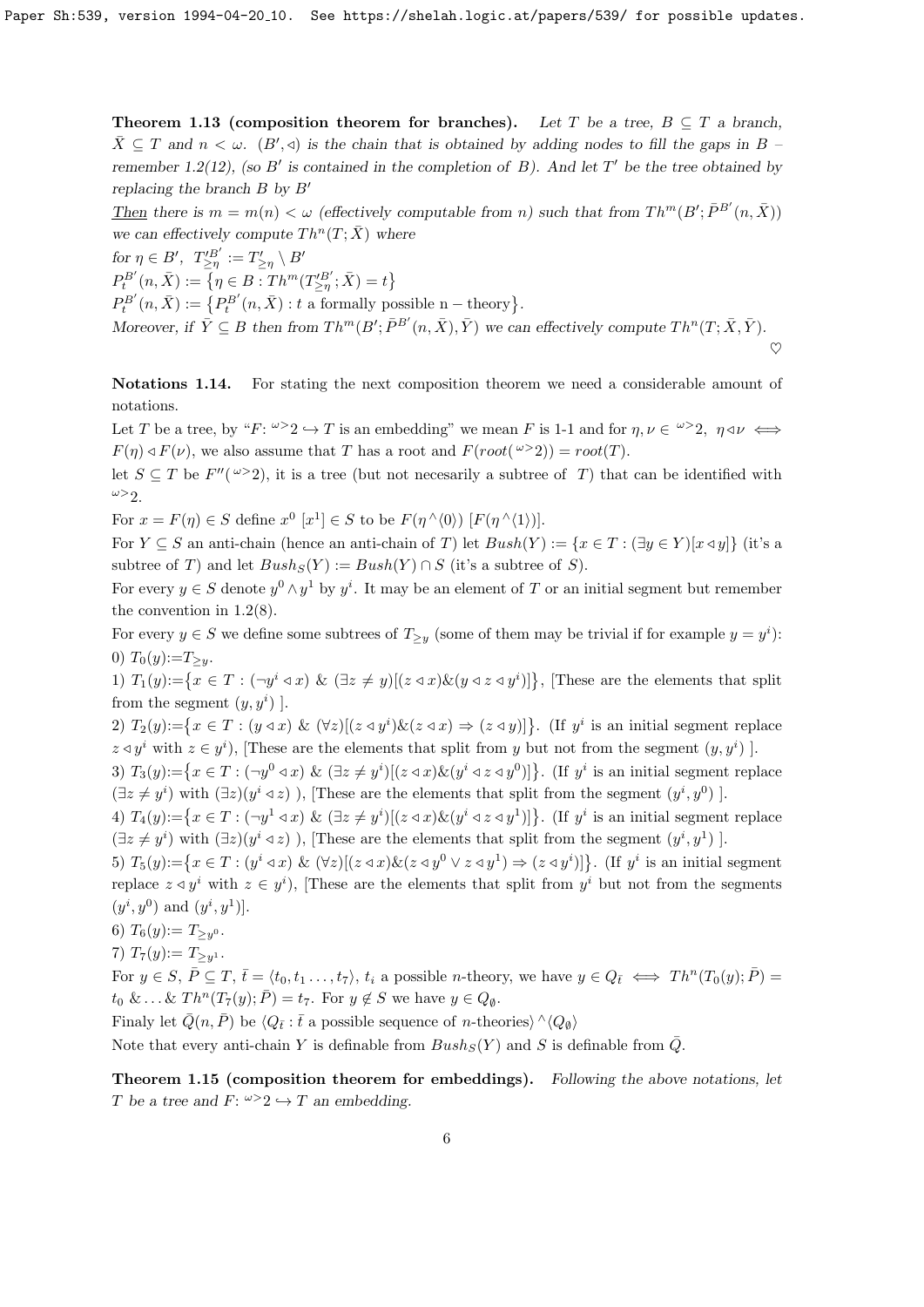Then for every  $Y \subseteq S$  an anti-chain,  $y \in Y$ ,  $\overline{P} \subseteq T$  and  $n < \omega$ , there is  $m = m(n) < \omega$  (effectively computable from n) such that from  $Th^m(Bush_S(Y); y, \overline{Q}(n, \overline{P}))$  we can effectively compute  $Th^n(T; y, Y, \overline{P}).$ 

#### $\heartsuit$

 $\heartsuit$ 

### 2. Dense linear orders

Every finite set A has a definable well ordering by a formula with  $|A|$  parameters. This is not the case for infinite models.

Claim 2.1. Let A be an infinite set without structure. Then there is no definable choice function on A. Moreover, if  $|A| > 2^l$  then no formula with  $\leq l$  parameters defines a choice function on A.

**Proof.** Let  $\overline{P} \subseteq A$  and suppose  $\varphi(x, X, \overline{P})$  defines a choice function on an infinite A. Let  $B \subseteq A$ be an indiscernible set with respect to (belonging to)  $\overline{P}$  of size  $\geq 2$ . Then, for every  $b_1, b_2 \in B$ ,  $A \models \varphi(b_1, B, \overline{P})$  iff  $A \models \varphi(b_2, B, \overline{P})$ , a contradiction. The second part is clear.

A chain C that embeds a dense linear order (hence the rational order  $\mathbb{Q}$ ) does not have a definable choice function. The proof is by applying a Ramsey-like theorem for additive colourings from [Sh].

**Definition 2.2.** (a) A colouring of a chain C is a function f from the set of unordered pairs of distinct elements of  $C$ , into a finite set  $I$  of colours.

(b) The colouring f is additive if for  $x_i < y_i < z_i \in C$   $(i = 1, 2)$ ,

$$
[f(x_1, y_1) = f(x_2, y_2), \ f(y_1, z_1) = f(y_2, z_2)] \Rightarrow f(x_1, z_1) = f(x_2, z_2).
$$

In this case a partial operation + is defined on I, such that for  $x < y < z \in C$ ,  $f(x, z) = f(x, y) =$  $f(y, z)$ . (Compare with 1.9(1)).

(c) A subchain  $D \subseteq C$  is homogeneous (for f) if there is an  $i_0 \in I$  such that for every  $x \leq y \in D$ ,  $f(x, y) = i_0.$ 

**Theorem 2.3.** If f is an additive colouring of a dense chain C, by a finite set I of colours, then there is an interval of C which has a dense homogeneous subset.

Proof. This is theorem 1.3. in [Sh].

**Claim 2.4.** Let  $(C, \leq)$  be a linear order that embeds a dense linear order. Then there is no definable choice function on C.

**Proof.** Let  $\bar{P} \subseteq C$  and suppose  $\varphi(x, X, \bar{P})$  defines a choice function on C. Let n be so that from  $Th^n(C; x, X, \overline{P})$  we know if  $\varphi(x, X, \overline{P})$  holds and finaly let  $D \subseteq C$  be dense (in itself). By 2.3 there is an  $A \subseteq D$ , dense inside an interval of D, hence in itself, homogeneous with respect to the colouring  $f(a, b) = Th<sup>n</sup>(C; \overline{P}) \upharpoonright_{[a, b)},$  (Remember the notation 1.9(5)).

Let  $t^*$  be the constant theory  $Th^n(C; \overline{P}) \restriction_{[a,b)}$  for every  $a < b$  in A. Let  $\mathbb Z$  be the set of integers and  $X \subseteq A, X := \{x_n : n \in \mathbb{Z}\}\$ be of order type  $\mathbb{Z}$ . Suppose our choice function picks  $x_m$  from X, i.e.  $C \models \varphi(x_m, X, \overline{P}).$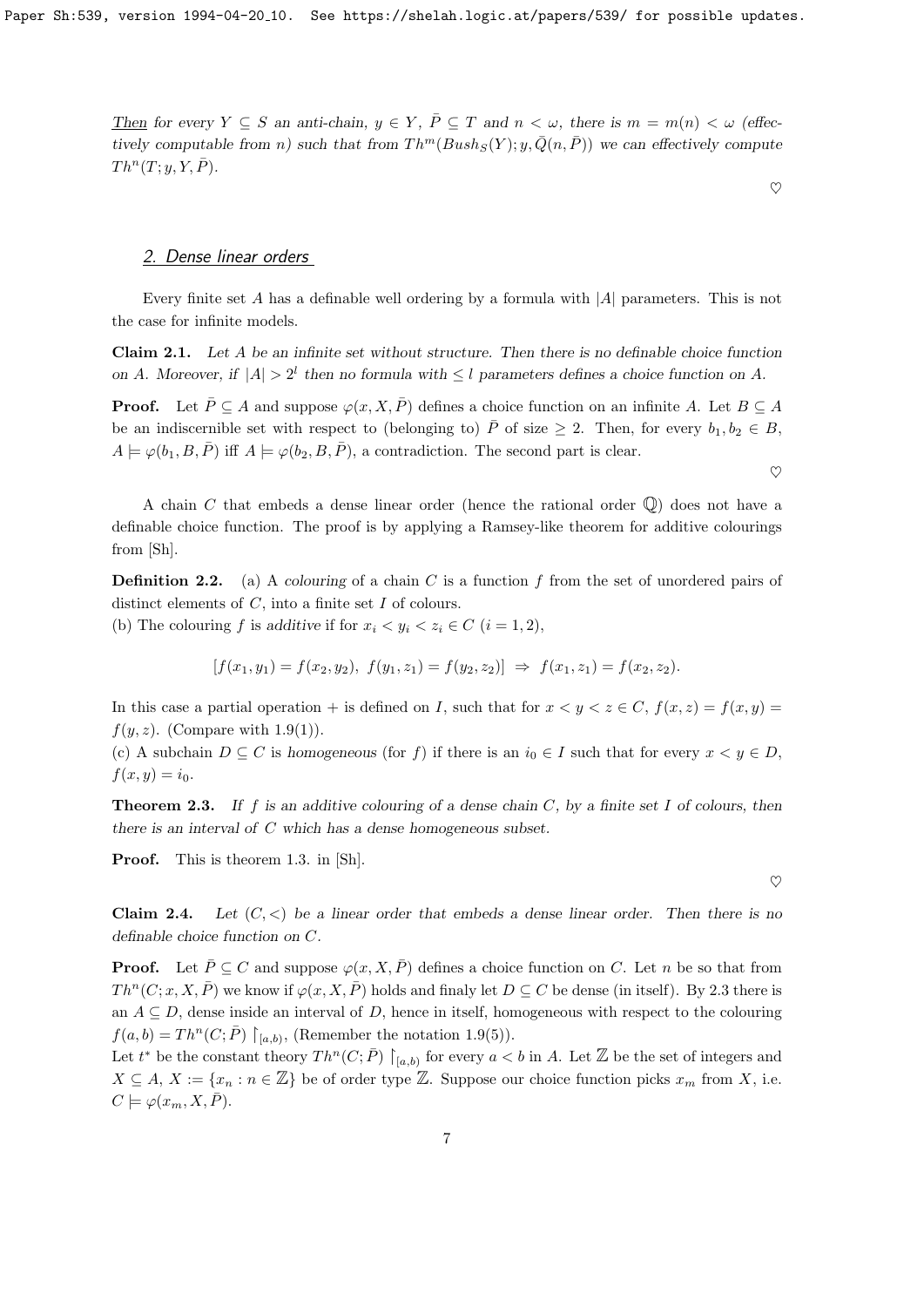We assume for simplicity of notations that  $inf(X)$  and  $sup(X)$  belong to C and denote  $inf(X)$  by 0 and  $sup(X)$  by 1. So  $Th^n(C; \overline{P}) \upharpoonright_{X} = Th^n(C; \overline{P}) \upharpoonright_{(0,1)}$ . Letting  $t_0$  be  $Th^n(C; \overline{P}) \upharpoonright_{\{x:x\leq 0\}}$ , and  $t_1$  be  $Th^n(C; \overline{P}) \upharpoonright_{\{x:x\geq 1\}}$  we get:

$$
Th^{n}(C; \bar{P}) = t_0 + \sum_{k \in \mathbb{Z}} Th^{n}(C; \bar{P}) \upharpoonright_{[x_k, x_{k+1})} + t_1 = t_0 + \sum_{k \in \mathbb{Z}} t^* + t_1
$$

Now denote:

 $t'_0 := Th^n(C; x_m, X, \bar{P}) \upharpoonright_{\{x : x \le 0\}} (= Th^n(C; \emptyset, \emptyset, \bar{P}) \upharpoonright_{\{x : x \le 0\}}),$  $t'_1 := Th^n(C; x_m, X, \overline{P}) \upharpoonright_{\{x: x \geq 1\}}$   $( = Th^n(C; \emptyset, \emptyset, \overline{P}) \upharpoonright_{\{x: x \geq 1\}})$ ,  $t' := Th^n(C; x_l, X, \bar{P}) \rvert_{[x_k, x_{k+1})}$  for  $k \neq l$ ,  $( = Th^n(C; \emptyset, x_k, \bar{P}) \rvert_{[x_k, x_{k+1})})$  and  $t^{(l)} := Th^n(C; x_l, X, \overline{P}) \upharpoonright_{[x_l, x_{l+1})} ( = Th^n(C; x_l, x_l, \overline{P}) \upharpoonright_{[x_l, x_{l+1})}).$ 

Clearly  $t_0$  determines  $t'_0$ ,  $t_1$  determines  $t'_1$ ,  $t'_0$  and  $t'_1$  do not depend on m and  $t^*$  determines  $t'$  and  $t^{(l)}$ . We also have, for every  $l \in \mathbb{Z}$ :

$$
Th^{n}(C; x_{l}, X, \bar{P}) = t'_{0} + \sum_{j \in \mathbb{Z}, J < \mathbb{Q}} t' + t^{(l)} + \sum_{j \in \mathbb{Z}, J > \mathbb{Q}} t' + t_{1}
$$

But, by homogeneity, we get for every  $k, l \in \mathbb{Z}$ :

1)  $t^{(k)} = t^{(l)}$ , 2)  $Th^n(C; x_l, X, \bar{P}) \mid_{(0,x_l)} = \sum_{j \in \mathbb{Z}, 1 \leq \leq t'} t' = \sum_{j \in \mathbb{Z}, 1 \leq \tau} t' = Th^n(C; x_k, X, \bar{P}) \mid_{(0,x_k)},$ 3)  $Th^n(C; x_l, X, \bar{P}) \mid_{(x_l,1)} = \sum_{j \in \mathbb{Z}, 1} \sum_{s \leq t} t' = \sum_{j \in \mathbb{Z}, 1} \sum_{s \in \mathbb{Z}} t' = Th^n(C; x_k, X, \bar{P}) \mid_{(x_k,1)}$ It follows that  $Th^n(C; x_m, X, \overline{P}) = Th^n(C; x_l, X, \overline{P})$  for every  $l \in \mathbb{Z}$ , but  $\varphi$  "chooses"  $x_m$  from X, (and can be computed from  $Th^n$ ) – a contradiction.

| ۰<br>٠      |
|-------------|
| ٦<br>ë<br>ë |
|             |

# 3. Scattered orders

A scattered order is a linear order that does not embed a dense order. We will define Hdeg, the Hausdorff degree of scattered chains, and show that a scattered chain  $(C, \langle C \rangle)$  has a definable well ordering if  $Hdeg(C) < \omega$  and that  $Hdeg(C) \geq \omega \Rightarrow$  there is no definable choice function on C.

**Definition 3.1.** We define by recursion the Hausdorff degree of a scattered chain  $(C, \leq_C)$ :  $Hdeg(C) = 0$  iff C is finite

 $Hdeg(C) = \alpha$  iff  $\wedge_{\beta < \alpha} Hdeg(C) \neq \beta$  and  $C = \sum_{i \in I} C_i$  where I is well ordered or inversely well ordered and for every  $i \in I$ ,  $\vee_{\beta < \alpha} H deg(C_i) = \beta$ .  $Hdeg(C) \geq \delta$  iff  $(\forall \alpha < \delta)(Hdeg(C) > \alpha)$  ( $\delta$  limit).

**Claim 3.2.** (1) Let C be a scattered chain with  $Hdeg(C) = \alpha$ , C' the completion of C and  $D \subseteq C'$ . Then C' and D are scattered and  $Hdeg(D) \leq Hdeg(C') = \alpha$ .

(2) Let C be a scattered chain. Hdeg(C) is well defined (i.e. it is an ordinal  $\alpha$ ).

**Proof.** (1) By induction on  $\alpha$ . (2) By [Ha].

 $\heartsuit$ 

**Claim 3.3.** Let C be a scattered chain with  $Hdeg(C) = n$ . Then there are  $\overline{P} \subseteq C$ ,  $lg(\overline{P}) = n - 1$ , and a formula (depending on n only)  $\varphi_n(x, y, \overline{P})$  that defines a well ordering of C.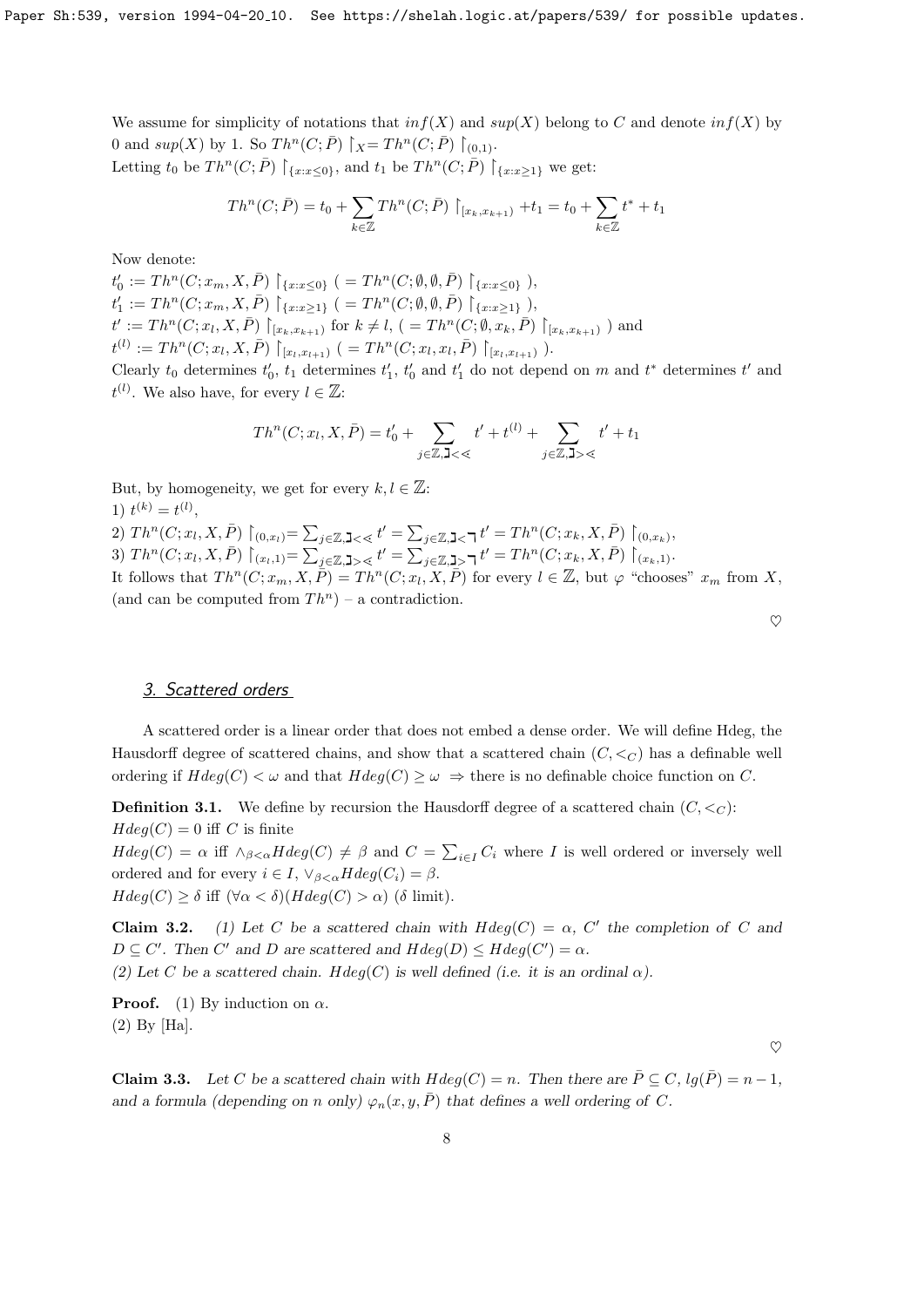**Proof.** By induction on  $n = Hdeg(C)$ :

 $n \leq 1$ :  $Hdeg(C) \leq 1$  implies  $(C, \leq_C)$  is well ordered or inversely well ordered. A well ordering of C is easily definable from  $\leq_C$ .

 $Hdeg(C) = n + 1$ : Suppose  $C = \sum_{i \in I} C_i$  and each  $C_i$  is of Hausdorff degree n. By the induction hypothesis there are a formula  $\varphi_n(x, y, \bar{Z})$  and a sequence  $\langle \bar{P}^i : i \in I \rangle$  with  $\bar{P}^i \subseteq C_i$ ,  $\bar{P}^i = \langle P_1^i, \ldots, P_{n-1}^i \rangle$  such that  $\varphi_n(x, y, \bar{P}^i)$  defines a well ordering of  $C_i$ .

Let for  $0 < k < n$ ,  $P_k := \bigcup_{i \in I} P_k^i$  (we may assume that the union is disjoint) and  $P_n := \bigcup \{C_i : i \text{ even}\}.$ We will define an equivalence relation  $\sim$  by  $x \sim y$  iff  $\bigwedge_i (x \in C_i \Leftrightarrow y \in C_i)$ .

 $\sim$  and [x], (the equivalence class of an element x), are easily definable from  $P_n$  and  $\lt_C$ . We can also decide from  $P_n$  if I is well or inversely well ordered (by looking at subsets of C consisted of nonequivalent elements) and define  $\langle$  to be  $\langle$  if I is well ordered and the inverse of  $\langle$  if not.  $\varphi_{n+1}(x, y, P_1, \ldots, P_n)$  will be defined by:

$$
\varphi_{n+1}(x, y, \overline{P}) \Leftrightarrow [x \not\sim y \& x \prec' y] \lor [x \sim y \& \varphi_n(x, y, P_1 \cap [x], \dots, P_{n-1} \cap [x])]
$$

 $\varphi_{n+1}(x, y, \bar{P})$  well orders C.

Next we prove that a scattered orders of infinite *Hdeg* don't have a definable choice function (hence a well ordering).

**Definition 3.4.** We define for every  $n < \omega$  a model  $\mathcal{M}^n$  in the language consisted of a binary relation  $\lt^n$ :

a) The universe of  $\mathcal{M}^n$ , which will be denoted by  $M^n$ , is the tree  $n \geq \omega$ .

b) Let, for every  $\eta \in \infty$ ,  $\langle \eta \rangle$  be a linear ordering of  $suc(\eta) := {\eta \setminus \langle k \rangle : k \langle \omega \rangle}$  such that if  $lev(\eta)$ is even then  $k < l \Rightarrow \eta^{\wedge}\langle k \rangle <_{\eta} \eta^{\wedge}\langle l \rangle$ , and if  $lev(\eta)$  is odd then  $k < l \Rightarrow \eta^{\wedge}\langle l \rangle <_{\eta} \eta^{\wedge}\langle k \rangle$ .

(So  $\lt_{\eta}$  orders  $suc(\eta)$  with order type  $\omega$  if  $\eta$  is in an even level and with order type  $\omega^*$  if  $\eta$  is in an odd level).

c)  $\langle \cdot \rangle$  is the lexicographic order induced by the orders  $\langle \cdot \rangle$  of immediate successors.  $(M^n, \langle n \rangle)$  is hence a chain. Note, the 'usual' partial order  $\triangleleft$  on  $n \geq \omega$  (being an initial segment), is not definable in  $\mathcal{M}^n$ .

**Definition 3.5.** We define by induction the scattered chains  $C_n$  and  $C_n^*$ :

 $C_1 := \omega, \quad C_1^* := \omega^*,$  $C_2 := \sum_{i \in \omega} \omega^*, \quad C_2^* := \sum_{i \in \omega^*} \omega,$ and in general:  $C_n := \sum_{i \in \omega} C_n^*, \quad C_n^* := \sum_{i \in \omega^*} C_n.$ 

**Definition 3.6.**  $f: \mathcal{M}^n \hookrightarrow C$  is an embedding of  $\mathcal{M}^n$  in a scatterd chain  $(C, \lt_C)$  if f is 1–1 and  $\sigma <^n \tau \Rightarrow f(\sigma) <^c \tau(\tau)$ 

**Fact 3.7.** Let C be a scattered chain with  $Hdeg(C) \geq n+1$ . Then there is an embedding  $f: \mathcal{M}^n \hookrightarrow C.$ 

Proof. Clearly the following hold:

- (a) For a scattered chain C:  $Hdeg(C) = n \Rightarrow [C_n \subseteq C \text{ or } C_n^* \subseteq C].$
- $(\beta)$   $\mathcal{M}^n \subseteq \mathcal{M}^{n+1}$
- ( $\gamma$ ) There is an embedding g:  $\mathcal{M}^n \hookrightarrow C_n$ .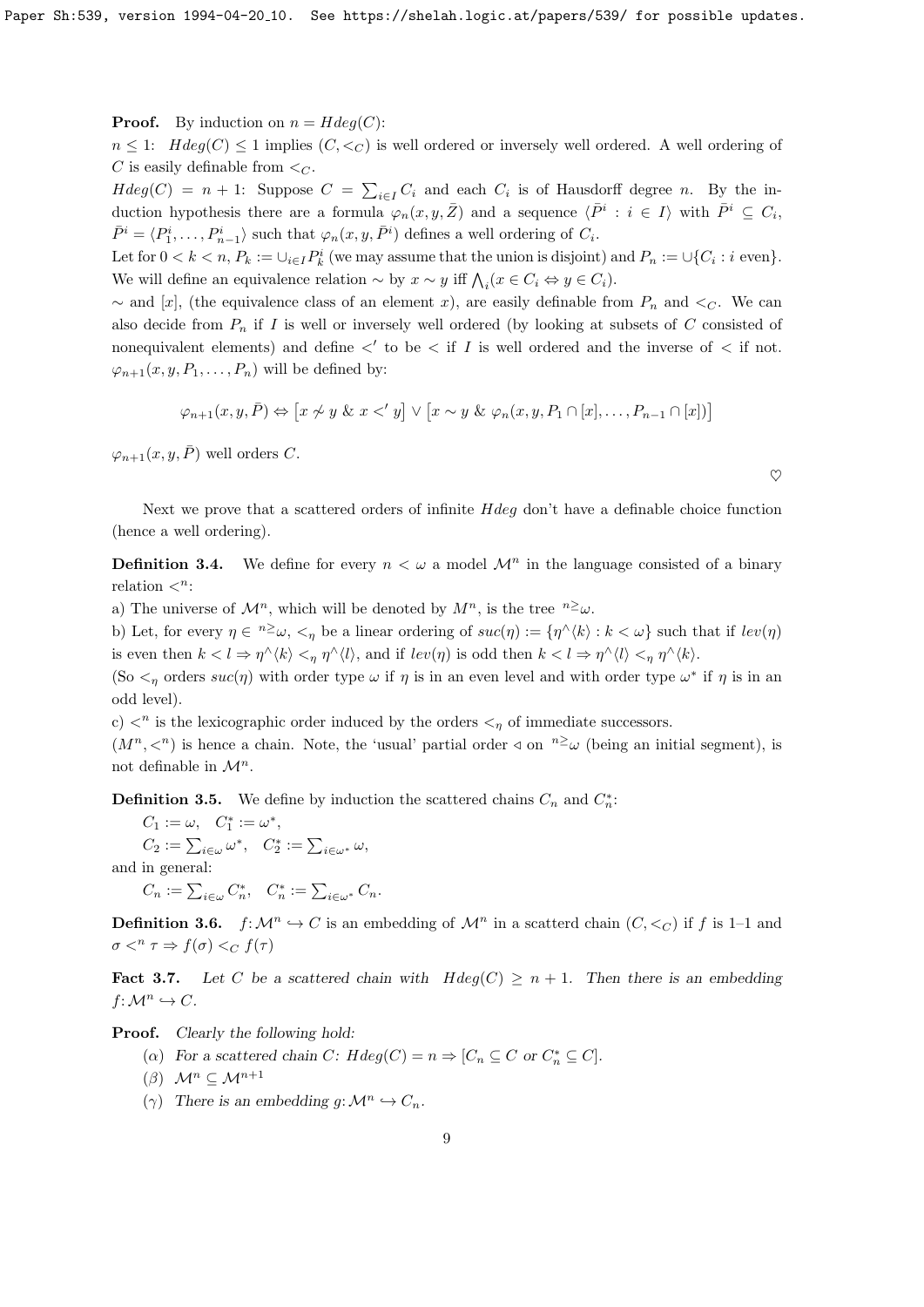Now assume  $Hdeg(C) = n + 1$  and use ( $\alpha$ ). In the case  $C_{n+1} \subseteq C$  we have by ( $\gamma$ ) an embedding  $g: \mathcal{M}^{n+1} \hookrightarrow C$  and by  $(\beta)$  an embedding  $f: \mathcal{M}^n \hookrightarrow C$ . In the case  $C_{n+1}^* \subseteq C$  we have, by the definition of  $C_{n+1}^*$ ,  $C_n \subseteq C_{n+1}^*$  and by  $(\gamma)$  an embedding  $f: \mathcal{M}^n \hookrightarrow C$ .

**Conclusion 3.8.** Let C be a scattered chain with  $Hdeg(C) \geq \omega$ . Then, for every  $n < \omega$  there is an embedding of  $\mathcal{M}^n$  into C.

$$
\heartsuit
$$

 $\heartsuit$ 

**Lemma 3.9.** If C is scattered and  $Hdeg(C) \geq \omega$  then no monadic formula  $\varphi(x, X, \overline{P})$  defines a choice function on C.

**Proof.** Assume towards a contradiction that there is  $\bar{P} \subseteq C$ ,  $lq(\bar{P}) = l$  and  $\varphi(x, X, \bar{P})$  defines a choice function on C. Let m be so that from  $Th^m(C; x, X, \overline{P})$  we can decide if  $C \models \varphi(x, X, \overline{P})$ . As in the proof of 2.4 it is enough to find an  $B \subseteq C$ , of order type  $\mathbb{Z}$ , homogeneous with respect to the colouring  $f(a, b) = Th^m(C; \overline{P}) \restriction_{[a,b)}$ . Let

$$
n > |\{Th^m(D; \overline{Q}) : D \text{ a chain }, \overline{Q} \subseteq D, l(\overline{Q}) = l\}| = |T_{m,l}|
$$

and  $f: \mathcal{M}^n \hookrightarrow C$  be an embedding. Let  $T \subseteq C$  be the image of f and we will identify T with  $n \geq \omega$ and the submodel  $(T, \leq_C) \subseteq (C, \leq_C)$  with the model  $\binom{n \geq C}{m \leq C}$ 

Notation: We will write  $\lt$  instead of  $\lt_C$  and it's restriction  $\lt^n$ . Given  $\eta \lt \nu \in \ell^n \geq \omega = T$  we will write  $Th^m[\eta,\nu)$  instead of  $Th^m(C; \bar{P}) \restriction_{[\eta,\nu)}$ .  $T_{\geq \eta}$  and  $T_{>\eta}$  are the usual subsets of  $n \geq \omega = T$ 

We will begin to thin out the tree  $T = \sqrt[n]{\omega}$ , in order to obtain a quite homogeneous subtree  $A \subseteq T$ going down with the levels. Arriving to a node  $\eta$ , we will have defined  $A_{\geq \nu}$  for every  $\nu \in suc(\eta)$ and will define  $A_{\geq \eta}$  by thinning out  $suc(\eta)$  to a set  $B_{\eta}$  and taking  $\{\eta\} \cup \{A_{\leq \nu} : \nu \in B_{\eta}\}\)$ .  $A_{\geq \eta}$  will satisfy the following:

(\*) 
$$
[\sigma < \tau \in A_{\geq \eta}, lev(\sigma) = lev(\tau)] \Rightarrow Th^m[\sigma, \tau)
$$
 depends only on  $lev(\sigma \wedge \tau)$ 

Assume w.l.o.g that  $n$  is odd.

<u>Step 1</u>: for every  $\eta \in \infty^2$  with  $lev(\eta) = n - 1$  pick out an infinite set  $B_{\eta} \subseteq \omega$  such that

$$
k < l \in B_{\eta} \ \Rightarrow \ Th^{m}(C; \bar{P}) \restriction_{[\eta \wedge \langle k \rangle, \eta \wedge \langle l \rangle)} = t_{\eta}
$$

(note that  $k < l < \omega \Rightarrow \eta^{\wedge} \langle k \rangle < \eta^{\wedge} \langle l \rangle$ ), let  $k_{\eta}$  be the second element of  $B_{\eta}$ . Let  $A_{\geq \eta}$  be  $\{\eta\} \cup \{\eta \wedge \langle k \rangle : k_{\eta} \leq k \in B_{\eta}\},\$  this is a subtree of T and  $(*)$  clearly holds.

Step 2: Given  $\nu \in \ell^2 \omega$  with  $lev(\nu) = n-2$  we have defined  $B_{\sigma}$ ,  $k_{\sigma}$  and  $A_{\geq \sigma}$  for every  $\sigma \in suc(\nu)$ . Pick out an infinite  $B_{\nu}^0 \subseteq \omega$  so that (\*) will hold for  $lev(\sigma) = lev(\tau) = n - 1$ ,  $lev(\sigma \wedge \tau) = n - 2$  i.e.

$$
k > l \in B_{\nu}^{0} \Rightarrow Th^{m}[\nu \wedge \langle k \rangle, \nu \wedge \langle l \rangle) = t_{\nu}
$$

 $(suc(\nu))$  are ordered as  $\omega^*$ ). Thin out  $B_{\nu}^0$  to an infinite  $B_{\nu}^1 \subseteq \omega$  so that  $(*)$  will hold for  $lev(\sigma)$  $lev(\tau) = n, lev(\sigma \wedge \tau) = n - 2$  i.e.

$$
k > l \in B_{\nu}^1
$$
,  $\sigma = \nu^{\wedge} \langle k \rangle$ ,  $\tau = \nu^{\wedge} \langle l \rangle \Rightarrow Th^m[\sigma^{\wedge} \langle k_{\sigma} \rangle, \tau^{\wedge} \langle k_{\tau} \rangle)$  is constant

Why does it suffice to look only at e.g.  $\sigma \wedge \langle k_{\sigma} \rangle$  ? because by the choice of  $t_{\sigma}$  and  $A_{\sigma}$  we have  $t_{\sigma}+t_{\sigma}=t_{\sigma}$  hence for every  $\eta<\sigma\in T$  we can break the paths  $[\eta,\sigma^{\,\wedge}(k_{\sigma})]$  and  $[\eta,\sigma^{\,\wedge}(l))$ , for  $l\in A_{\sigma}$ ,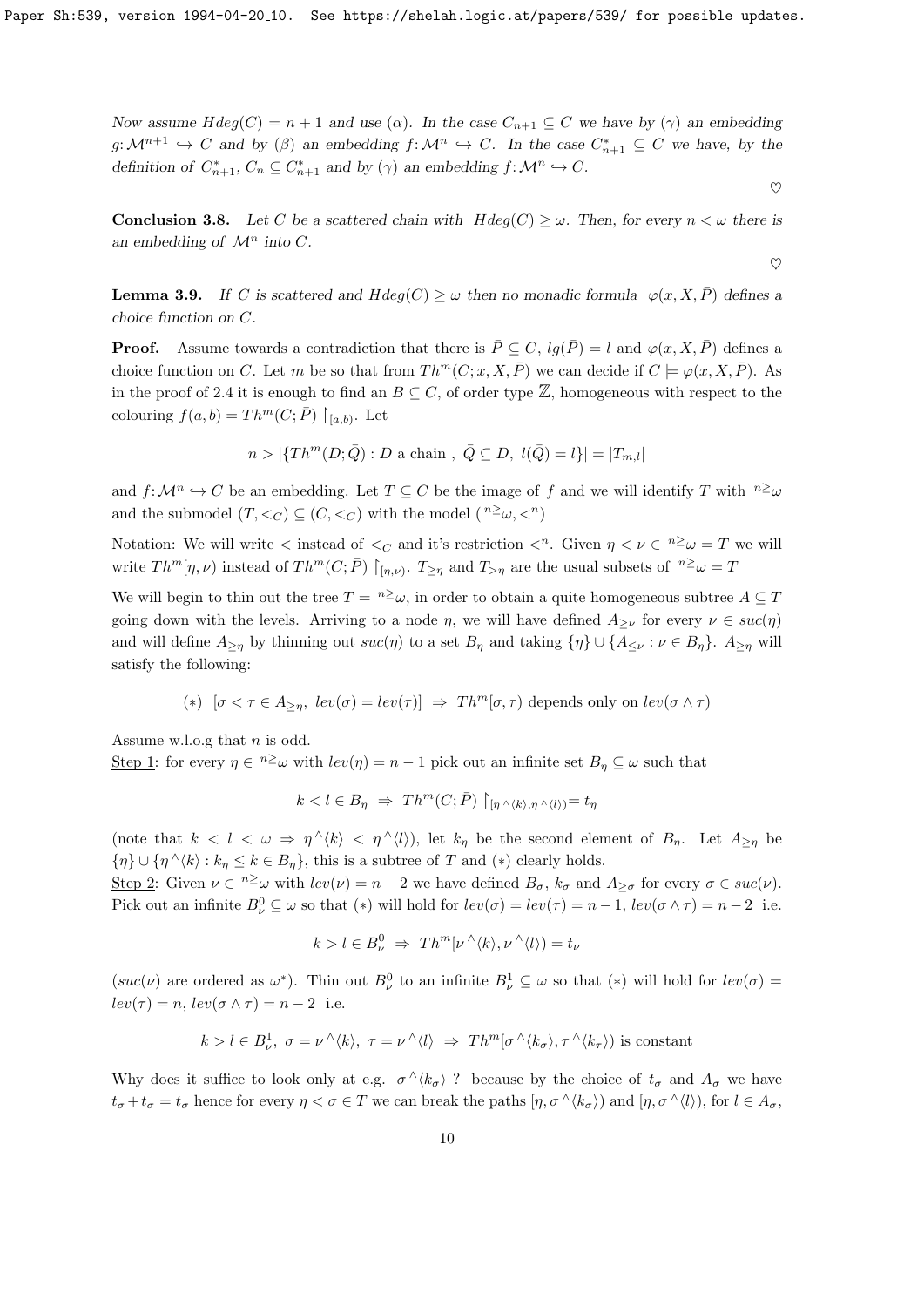into three parts: first from  $\eta$  to  $\sigma$  then from  $\sigma$  to it's 'first' successor in  $A_{\sigma}$ , and then to  $\sigma^{\wedge}\langle k_{\sigma}\rangle$  or  $\sigma^{\wedge}\langle l\rangle$  (this is why we chose  $k_{\sigma}$  to be the second element of  $A_{\sigma}$ ), but adding the last theory does not change the sum hence  $Th^m[\eta, \sigma^{\wedge} \langle k_{\sigma} \rangle) = Th^m[\eta, \sigma^{\wedge} \langle l \rangle)$  for every  $l \in A_{\sigma}$ . By a similar argument we can show that for every  $l \in A_{\sigma}$  we have  $Th^{m}[\sigma \wedge \langle k_{\sigma} \rangle, \eta) = Th^{m}[\sigma \wedge \langle l \rangle, \eta)$ .

Next, thin out  $B^1_\nu$  to get  $B_\nu$  so that  $(*)$  will hold for  $lev(\sigma) = lev(\tau) = n$ ,  $lev(\sigma \wedge \tau) = n - 1$  i.e.

$$
k \in B_{\nu}, \ \sigma = \nu^{\wedge} \langle k \rangle \ \Rightarrow \ t_{\sigma} \text{ is constant}
$$

let  $k_{\nu}$  to be the second element of  $B_{\nu}$ . Define the subtree  $A_{\geq \nu}$  to be  $\{\nu\} \cup \{A_{\nu \wedge \langle k \rangle} : k_{\nu} \leq k \in B_{\nu}\}.$ Clearly  $A_{\geq \nu}$  satisfies (\*).

Step  $n-1$ : we have reached  $\langle e \rangle$ , the root of  $n \geq \omega$ .  $B_e^0, B_e^1, \ldots, B_e^{(n-1)\cdot(n-2)} = B_e$  are defined as before, taking care of (\*) for all the possibilities of the form  $lev(\sigma) = lev(\tau) = k$ ,  $lev(\sigma \wedge \tau) = l$ (some thinning outs are not necessary as they have been taken care of in previous steps),  $k_e$ ,  $t_e$  and  $A_{\geq e} = A$  are defined as well.

Final Step: By our construction, for every  $\eta < \nu$  in A, with  $lev(\eta) = lev(\nu)$ ,  $Th^m(C; \overline{P}) \mid_{(n,\nu)}$ depends only on  $lev(\eta \wedge \nu)$  and we define  $t_k$  by:

$$
t_k := Th^m[\eta, \nu)
$$
 where  $\eta < \nu$ ,  $lev(\eta) = lev(\nu) = n$ ,  $lev(\eta \wedge \nu) = n - k$ 

By our choice of n we have some  $k < l \leq n$  with  $t_k = t_l$ . Let's show how to get a suitable homogeneous subset  $B$  of  $T(C)$  from this.

Example 1.  $t_1 = t_2$ 

Pick  $\eta \in A$  with  $lev(\eta) = n-2$ . The successors of  $\eta$  in A have order type  $\omega^*$  and for every successor of  $\eta$  in A, it's successors have order type  $\omega$ . Define:

$$
B_1 := \left\{ \eta^{\wedge} \langle l \rangle^{\wedge} \langle k_{\eta^{\wedge} \langle l \rangle} \rangle \ : \ l \in A_{\eta}, l > k_{\eta} \right\}
$$

and

$$
B_2 := \left\{ \eta^{\,\wedge}\langle k_\eta \rangle^{\,\wedge}\langle k \rangle \ : \ k \in A_{\eta^{\,\wedge}\langle k_\eta \rangle} \right\}
$$

and let  $B = B_1 \cup B_2$ .

Clearly  $B_1$  has order type  $\omega^*$ ,  $B_2$  has order type  $\omega$  and B has order type  $\mathbb{Z}$ . Moreover, for every  $\sigma < \tau \in B_1$  we have  $Th^m[\sigma, \tau) = t_1$  (since  $lev(\sigma \wedge \tau) = n - 1$ ) and for every  $\sigma < \tau \in B$  with  $\tau \in B_2$ we have  $Th^m[\sigma, \tau] = t_2$  (since  $lev(\sigma \wedge \tau) = n - 2$ ). By  $t_1 = t_2$  we conclude:

$$
\forall (\sigma < \tau \in B) \big[ Th^m(C; \bar{P}) \restriction_{[\sigma, \tau)} = t_1 \big].
$$

Finding a homogeneous subset of C of order type  $\mathbb{Z}$ , we can proceed as in claim 2.2 to get a contradiction to " $\varphi(x, X, \overline{P})$  defines a choice function on C". Example 2.  $t_2 = t_3$ 

Pick  $\eta \in A$  with  $lev(\eta) = n-3$ . The successors of  $\eta$  in A have order type  $\omega$  and for every successor of  $\eta$  in A, it's successors have order type  $\omega^*$ . Let  $\sigma := \eta^{\wedge} \langle k_{\eta} \rangle$  (lev( $\sigma$ ) =  $n - 2$ ), for  $l > k_{\eta} \in A_{\eta}$  $\eta_l := \eta^\wedge \langle l \rangle$  (lev( $\eta_l$ ) = n - 2) and  $\sigma_l := \eta_l^\wedge \langle k_{\eta_l} \rangle$  (lev( $\sigma_l$ ) = n - 1). Define:

$$
B_1 := \left\{ \sigma_l \wedge \langle k_{\sigma_l} \rangle \ : \ l \in A_\eta, l > k_\eta \right\}
$$

 $(B_1 \text{ has order type } \omega^*$ ). To define  $B_2$  we let, for  $l \in A_\sigma$ ,  $\tau_l := \sigma \wedge \langle l \rangle$  ( $\tau_l$  are extensions of  $\eta$  and  $\sigma$ with  $lev(\tau_l) = n - 1$ ) and then extend each  $\tau_l$  to a  $\rho_l$  defined by  $\rho_l := \tau_l \wedge \langle k_{\tau_l} \rangle$ . So

$$
B_2 := \{ \rho_l \ : \ l \in A_{\sigma} \}
$$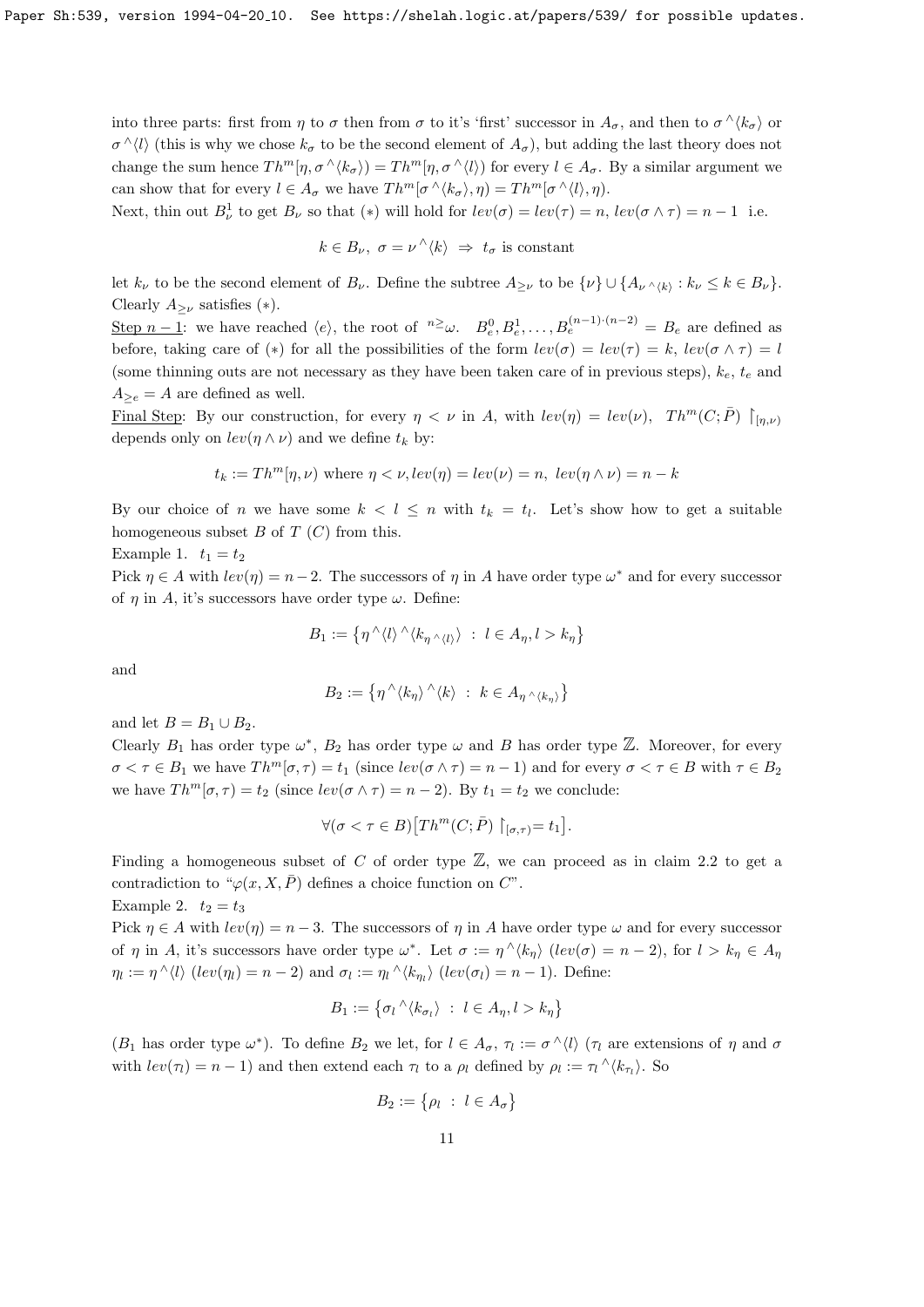and it has order type  $\omega$ .  $B := B_1 \cup B_2$  has order type  $\mathbb Z$  and we can easily check that for every  $\nu_1 < \nu_2 \in B$  we have  $Th^m[\nu_1, \nu_2] = t_3$  (as  $\nu_1 \wedge \nu_2 = \eta$  so  $lev(\nu_1 \wedge \nu_2) = n-3$ ) and for every  $\nu_1 < \nu_2 \in B_2$  we have  $Th^m[\nu_1, \nu_2] = t_2$  (as  $\nu_1 \wedge \nu_2 = \sigma$  so  $lev(\nu_1 \wedge \nu_2) = n - 2$ ). By  $t_2 = t_3$  we conclude:

$$
\forall (\sigma < \tau \in B) \big[ Th^m(C; \bar{P}) \upharpoonright_{[\sigma, \tau)} = t_2 \big].
$$

and we proceed as before.

What we did in both examples can be described as follows: we fixed a node  $\eta \in A$  and a successor σ of η, we extended the other successors of η and the successors of σ in a "canonical" way, (ν is extended to  $\nu^{\wedge}\langle k_{\nu}\rangle$  to nodes of level n. The result is a homogeneous subset of C of order type  $\mathbb{Z}$ . General case.  $l + 1 < r$ ,  $t_l = t_r$ 

Let  $\sigma, \tau \in A$  be such that  $lev(\sigma) = lev(\tau) = n$  and  $lev(\sigma \wedge \tau) = n - r$ , so  $Th^m[\sigma, \tau) = t_r$ . Then find  $\rho \in A$  with  $\sigma < \rho < \tau$ ,  $lev(\rho) = n$ ,  $lev(\sigma \wedge \rho) = n - (l + 1)$  and  $lev(\rho \wedge \tau) = n - r$ . What we get is the following equation:

$$
t_r = Th^m[\sigma, \tau) = Th^m[\sigma, \rho) + Th^m[\rho, \tau) = t_{l+1} + t_r
$$

but  $t_r = t_l$  hence

$$
(*) t_l = t_{l+1} + t_l
$$

Imitate this computation: let  $\sigma, \tau \in A$  be such that  $lev(\sigma) = lev(\tau) = n$  and  $lev(\sigma \wedge \tau) = n-(l+1)$ , so  $Th^m[\sigma, \tau] = t_r$  and find  $\rho \in A$  with  $\sigma < \rho < \tau$ ,  $lev(\rho) = n$ ,  $lev(\sigma \wedge \rho) = n - (l + 1)$  and  $lev(\rho \wedge \tau) = n - l$ . What we get is the following equation:

$$
t_{l+1} = Th^m[\sigma, \tau) = Th^m[\sigma, \rho) + Th^m[\rho, \tau) = t_{l+1} + t_l
$$

hence

$$
(**) t_{l+1} = t_{l+1} + t_l
$$

Combining (\*) and (\*\*) we get  $t_{l+1} = t_l$ . Now proceed as in example 1 (if l is odd) or as in example  $2$  (if l is even) by taking "canonical extensions" of successors to get the required homogeneous subset *B* of order type  $\mathbb{Z}$ .

 $\heartsuit$ 

**Conclusion 3.10.** For every  $m, l < \omega$  there is an  $n < \omega$  such that if C is a scattered chain and  $Hdeg(C) \geq n+1$  then C does not have a definable choice function by a formula with quantifier  $depth \leq m$  and with  $\leq l$  parameters.

**Proof.** Let n be larger than  $|T_{m,l}|$ . Now if  $Hdeg(C) \geq n+1$  then we can embed  $n \geq \omega$  into C and immitate the previous proof.

 $\heartsuit$ 

#### 4. Wild trees

Intuitively, wild trees are trees that have a large amount of splitting  $(4.2(1)(i))$  or have 'complicated' branches  $(4.2(1)(ii)(iii))$ , the next two definitions state this formally. Wild trees don't have a definable choice function (4.6).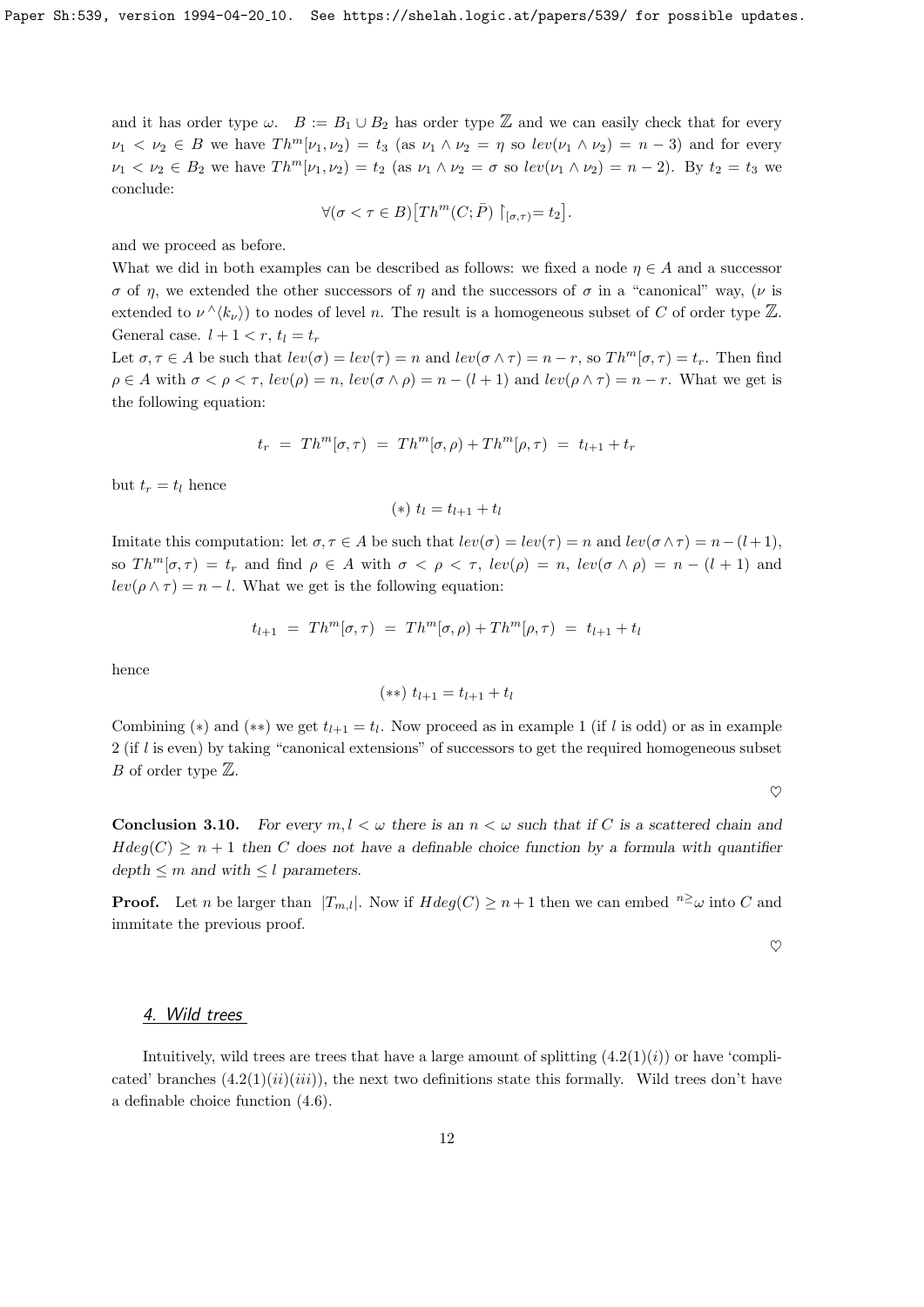**Definition 4.1.** Let  $(T, \triangleleft)$  be a tree

- (1) If A is an initial segment of T then  $top(A)$  is  $\{x \in T : (\forall t \in A)[t \triangleleft x]\}\)$ . (It's a tree).
- (2) Let A be an initial segment of T then the binary relation  $\sim_A^0$  on  $T \setminus A$  is defined by

$$
x \sim_A^0 y \iff (\forall t \in A)[t \triangleleft x \equiv t \triangleleft y]
$$

(It's an equivalence relation that says "x and y 'break' A in the same place").

(3) Let A be an initial segment of T then the binary relation  $\sim_A^1$  on  $T \setminus A$  is defined by

 $x \sim_A^1 y \iff [x \sim_A^0 y] \& (\exists z)[z \triangleleft x \& z \triangleleft y \& z \sim_A^0 x]$ 

(It's an equivalence relation that divides – for every initial segment  $B \subseteq A - top(B)/\sim_B^0$  into disjoint subtrees).

**Definition 4.2.** (1) A tree  $T$  is called wild if either

(*i*)  $\sup\{|top(A)| \sim_A^1 | : A \subseteq T \text{ an initial segment}\}\geq \aleph_0$  or

(ii) There is a branch  $B \subseteq T$  and an embedding  $f: \mathbb{Q} \to \mathbb{B}$  or

(*iii*) All the branches of T are scattered linear orders but  $sup\{Hdeg(B): B \text{ a branch of } T\} \geq \omega$ . (2) A tree T is tame for  $(n^*, k^*)$  if the value in (i) is  $\leq n^*$ , (ii) does not hold and the value in (iii) is  $\leq k^*$ 

(3) A tree T is tame if T is tame for  $(n^*, k^*)$  for some  $n^*, k^* \leq \omega$ .

**Claim 4.3.** If T is a wild tree and  $(1)(i)$  of 4.2 holds then no monadic formula  $\varphi(x, X, \overline{P})$  defines a choice function on T.

**Proof.** We will use the composition theorem for general successors 1.12.

Suppose  $\varphi(x, X, \overline{P})$  defines a choice function on T and  $Th^n(T; x, X, \overline{P})$  computes  $\varphi$ . For an initial segment  $A \subseteq T$  let  $top(A)/sim_A^1 = \{T_i : i \in I_A\}$ , by our assumption, for every  $l < \omega$  there is an initial segment  $A \subseteq T$  such that  $|I_A| > l$ . Choose a large enough l (see below) and a corresponding A and for every  $i \in I_A$  pick  $x_i \in T_i$ .

If l is larger than the number of possible theories  $(= |T_{n,l(\bar{P})}|)$  then there are  $i \neq j \in I_A$  such that  $Th^{n}(T_{i};x_{i},\bar{P}) = Th^{n}(T_{j};x_{j},\bar{P})$  and let's assume that we have chosen such an l. Now let  $\bar{R}_1 = \{x_i\} \cup \{x_i, x_j\} \cup \bar{P}$  and  $\bar{R}_2 = \{x_j\} \cup \{x_i, x_j\} \cup \bar{P}$ . Apply 1.12: clearly

$$
Th^m(T_{\leq A}; \bar{R}_1) = Th^m(T_{\leq A}; \bar{R}_2) = Th^m(T_{\leq A}; \emptyset, \emptyset, \bar{P})
$$

and easily

$$
Th^{m}(I_{A}; \bar{Q}^{A}(n, \bar{R}_{1}) = Th^{m}(I_{A}; \bar{Q}^{A}(n, \bar{R}_{2}))
$$

but by 1.12 these theories determine  $Th^n(T; x_i, \{x_i, x_j\}, \overline{P})$  and  $Th^n(T; x_j, \{x_i, x_j\}, \overline{P})$  hence

$$
T \models \varphi(x_i, \{x_i, x_j\}, \bar{P}) \iff T \models \varphi(x_j, \{x_i, x_j\}, \bar{P})
$$

a contradiction.

**Claim 4.4.** If T is a wild tree and  $(1)(ii)$  of 4.2 holds then no monadic formula  $\varphi(x, X, \overline{P})$  defines a choice function on T.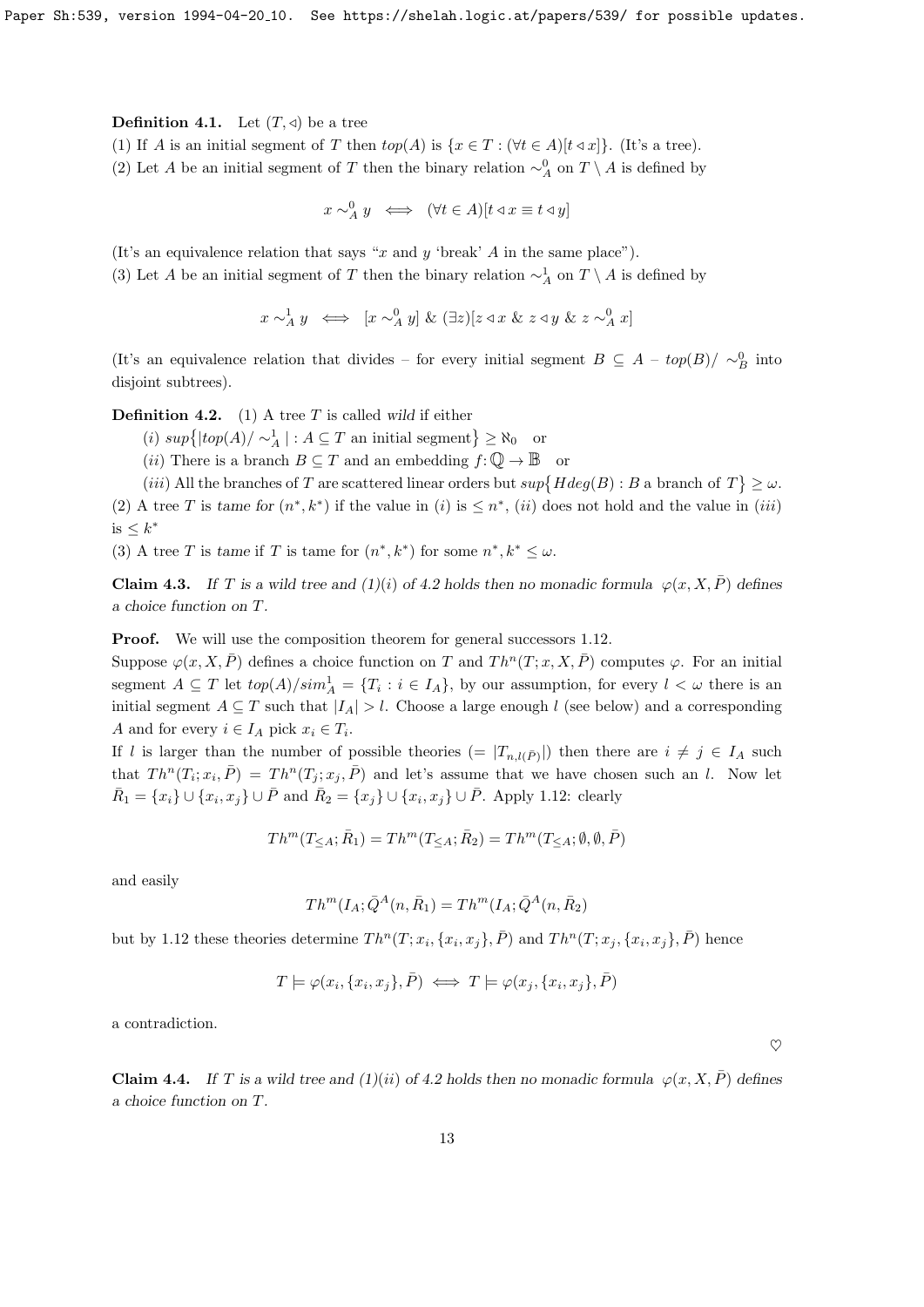**Proof.** Let  $B \subseteq T$  be a branch that embeds  $\mathbb{Q}$ . We will apply 1.13 and "translate" the choice function on  $T$  to a choice function on  $B$  but by 2.4 there is no definable choice function on  $B$ . So assume that  $\varphi(x, X, \overline{P})$  defines a choice function on T and is determined by  $Th^n(T; x, X, \overline{P})$ . By 1.13 there is an  $m < \omega$ , a chain B' with  $(B, \triangleleft) \subseteq (B', \triangleleft)$  and a sequence of parameters  $\overline{Q} \subseteq B'$  such that from  $Th^m(B';\overline{Q})$  we can compute  $Th^n(T;\overline{P})$ . Define, for  $\eta \triangleleft \nu \in B$ ,  $f(\eta,\nu) = Th^m(B';\overline{Q}) \upharpoonright_{[\eta,\nu)}$ . f is an additive colouring hence by 2.3 there is  $X = \{\eta_i\}_{i\in\mathbb{Z}}$ , of order type  $\mathbb{Z}$ , homogeneous with respect to  $f$ . As in the proof of 2.4 we have:

$$
i,j\in\mathbb{Z}\Rightarrow\mathbb{T}\textup{h}^>(\mathbb{B}';\eta_{\beth},\mathbb{X},\overline{\bigoplus})=\mathbb{T}\textup{h}^>(\mathbb{B}';\eta_{\beth},\mathbb{X},\overline{\bigoplus})
$$

and (by the 'moreover' clause in 1.13) this implies

$$
i,j\in\mathbb{Z}\Rightarrow\mathbb{T}\text{-}\!\!\!\!\sim^\ltimes(\mathbb{T};\eta_\beth,\mathbb{X},\overrightarrow{\text{\tt\#}})=\mathbb{T}\text{-}\!\!\!\sim^\ltimes(\mathbb{T};\eta_\beth,\mathbb{X},\overrightarrow{\text{\tt\#}}).
$$

Hence

$$
i, j \in \mathbb{Z} \Rightarrow [\mathbb{T} \models \varphi(\eta_{\mathbb{Z}}, \mathbb{X}, \overrightarrow{\mathbb{P}}) \iff \mathbb{T} \models \varphi(\eta_{\mathbb{Z}}, \mathbb{X}, \overrightarrow{\mathbb{P}})]
$$

 $\heartsuit$ 

 $\heartsuit$ 

 $\heartsuit$ 

and this contradicts " $\varphi$  chooses an element from X".

**Claim 4.5.** If T is a wild tree and (1)(iii) of 4.1 holds then no monadic formula  $\varphi(x, X, \overline{P})$ defines a choice function on T.

**Proof.** Similar to the previous proof.

By  $(1)(iii)$  for every  $m < \omega$  there is a branch  $B \subseteq T$  with  $Hdeg(B) > m$ . Use 1.13, 3.10 and the proof of 3.9 to find, for a suitable branch  $B$ , a homogeneous subset that contradicts the assumption that  $\varphi(x, X, \overline{P})$  defines a choice function on T.

The details are left to the reader.

We conclude

**Theorem 4.6.** T is a wild tree  $\Rightarrow$  T does not have a monadically definable choice function. Moreover, every candidate fails to choose from either linearily ordered subsets (4.4, 4.5) or antichains (4.3).

# 5. Tame trees

By [GuSh]  $\omega > 2$  does not have a definable choice function. To know if a tame tree T has a definable choice function we just have to ask if there is an embedding of  $f: \omega > 2 \rightarrow T$ . If such an embedding exists we use  $[GuSh]$  to show that T does not have one, if not, T has even a definable well ordering.

**Claim 5.1.** Let T be a tree and  $F: \omega > 2 \hookrightarrow T$  be a tree embedding. Then no monadic formula  $\varphi(x, X, \overline{P})$  defines a choice function on T.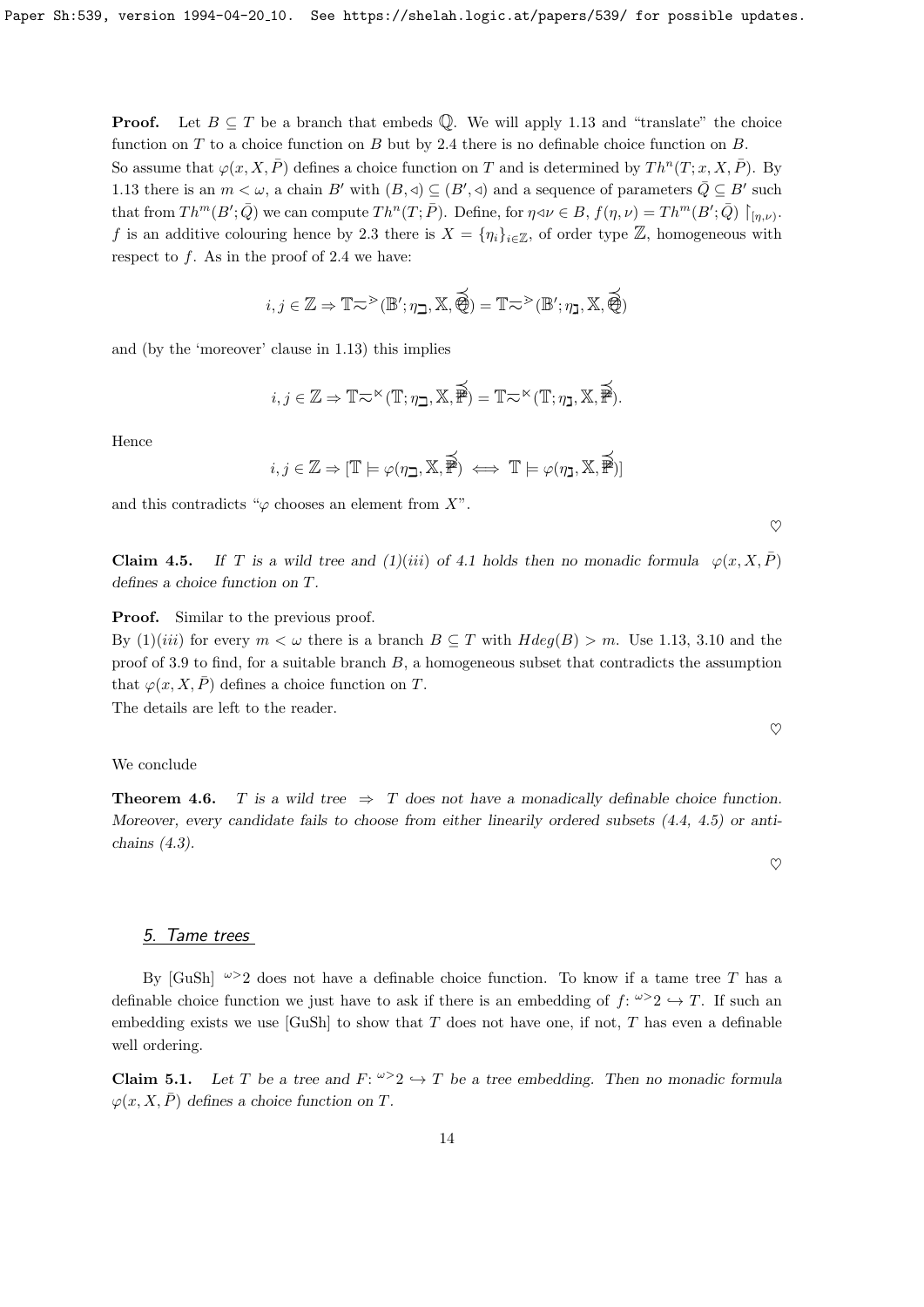**Proof.** We will use [GuSh] 1.15 and the notations of 1.14. First, we may assume w.l.o.g that T has a root (adding a root will not effect the existence of a choice function) and that  $F(root(\omega > 2))$ root(T). Now apply the proof in §5 of [GuSh]. From the proof there we learn that for every  $\overline{Q} \subseteq \omega > 2$ and  $m < \omega$  there is an infinite anti-chain  $Y \subseteq \omega > 2$  such that for every  $y \in Y$  there is  $y^* \neq y \in Y$ with  $Th^m(Bush \cup z_2(Y); y, \overline{Q}) = Th^m(Bush \cup z_2(Y); y^*, Y, \overline{Q})$ . In our context  $(F''({}^{\omega >}2) = S \subseteq T)$ the result has the form:

(\*) for every  $\overline{Q} \subseteq S$  and  $m < \omega$  there is an infinite anti-chain  $Y \subseteq S$  such that for every  $y \in Y$ there is  $y^* \neq y \in Y$  with  $Th^m(Bush_S(Y); y, \overline{Q}) = Th^m(Bush_S(Y); y^*, \overline{Q})$ .

Let  $\varphi(x, X, \overline{P})$  be a candidate for a definition of a choice function on T and suppose  $Th^n(T; x, X, \overline{P})$ decides  $\varphi$ . Let  $m < \omega$  and  $\overline{Q} = \overline{Q}(n, \overline{P})$  be as in 1.15 and  $Y \subseteq S$  be the anti-chain from  $(*)$ . Suppose  $T \models \varphi(y, Y, \overline{P})$ , by (\*) we have  $y^* \in Y$  as in there. Now  $Th^m(Bush_S(Y); y, \overline{Q}) =$  $Th^m(Bush_S(Y); y^*, \overline{Q})$  and by 1.15

$$
Th^n(T; y, Y, \overline{P}) = Th^n(T; y^*, Y, \overline{P})
$$

hence

$$
T \models \varphi(y, Y, \bar{P}) \iff T \models \varphi(y^*, Y, \bar{P})
$$

 $\heartsuit$ 

hence  $\varphi$  fails to define a choice function on T.

**Definition 5.2.** Let T be a tree. For  $\eta \in T$  we define by recursion a rank function  $rk(\eta)$  by:  $rk(\eta) \ge \alpha + 1 \iff \text{there are } \nu_1, \nu_2 \in T \text{ with } \eta \le \nu_1 \text{ and } \eta \le \nu_2 \text{ such that } \nu_1, \nu_2 \text{ are incomparable in }$ T and  $rk(\nu_1), rk(\nu_2) > \alpha$ 

If  $rk(\eta)$  is not defined we stipulate  $rk(\eta) = \infty$ .

Fact 5.3. (1)  $\eta \triangleleft \nu \in T \implies rk(\nu) \leq rk(\eta)$  where  $\leq$  has the obvious meaning. (2)  $\omega > 2$  is not embeddable in a tree  $T \iff$  for every  $\eta \in T$ ,  $rk(\eta) \neq \infty$ 

**Lemma 5.4.** Let T be a tame tree. If  $\omega > 2$  is not embeddable in T then there are  $\overline{Q} \subseteq T$  and a monadic formula  $\varphi(x, y, \overline{Q})$  that defines a well ordering of T.

**Proof.** Assume T is  $(n^*, k^*)$  tame, recall definitions 4.1 and 4.2 and remember that for every  $x \in T$ ,  $rk(x)$  is well defined (i.e.  $\langle \infty \rangle$ ). We will partition T into a disjoint union of sub-branches, indexed by the nodes of a well founded tree  $\Gamma$  and reduce the problem of a well ordering of T to a problem of a well ordering of Γ.

Step 1. Define by induction on  $\alpha$  a set  $\Gamma_{\alpha} \subseteq {}^{\alpha}Ord$  (this is a our set of indices), for every  $\eta \in \Gamma_{\alpha}$ define a tree  $T_n \subseteq T$  and a branch  $A_n \subseteq T_n$ .

 $\alpha = 0$ :  $\Gamma_0$  is  $\{\langle \rangle\}, T_{\langle \rangle}$  is T and  $A_{\langle \rangle}$  is a branch (i.e. a maximal linearily ordered subset) of T.

 $\alpha = 1$ : Look at  $(T \setminus A_{\langle\rangle}) / \sim^1_{A_{\langle\rangle}},$  it's a disjoint union of trees and name it  $\langle T_{\langle i \rangle} : i \langle i^* \rangle$ , let  $\Gamma_1 := \{ \langle i \rangle : i < i^* \}$  and for every  $\langle i \rangle \in \Gamma_1$  let  $A_{\langle i \rangle}$  be a branch of  $T_{\langle i \rangle}$ .

 $\alpha = \beta + 1$ : For  $\eta \in \Gamma_{\beta}$  denote  $(T_{\eta} \setminus A_{\eta}) / \sim_{A_{\eta}}^{1}$  by  $\{T_{\eta} \wedge \langle i \rangle : i \langle i_{\eta} \}$ , let  $\Gamma_{\alpha} = \{\eta \wedge \langle i \rangle : \eta \in \Gamma_{\beta}, i \langle i_{\eta} \rangle\}$ and choose  $A_{\eta \wedge \langle i \rangle}$  to be a branch of  $A_{\eta \wedge \langle i \rangle}$ .

 $\alpha$  limit: Let  $\Gamma_{\alpha} = \{ \eta \in {}^{\alpha}Ord : \wedge_{\beta<\alpha} \eta \upharpoonright_{\beta} \in \Gamma_{\beta}, \ \wedge_{\beta<\alpha} T_{\eta \upharpoonright_{\beta}} \neq \emptyset \}$ , let for  $\eta \in \Gamma_{\alpha}$   $T_{\eta} = \cap_{\beta<\alpha} T_{\eta \upharpoonright_{\beta}}$  and  $A_n$  a branch of  $T_n$ . ( $T_n$  may be empty).

Now, at some stage  $\alpha \leq |T|^+$  we have  $\Gamma_{\alpha} = \emptyset$  and let  $\Gamma = \bigcup_{\beta < \alpha} \Gamma_{\beta}$ . Clearly  $\{A_{\eta} : \eta \in \Gamma\}$  is a partition of T into disjoint sub-branches.

Notation: having two trees T and Γ, to avoid confusion, we use  $x, y, s, t$  for nodes of T and  $\eta, \nu, \sigma$ for nodes of Γ.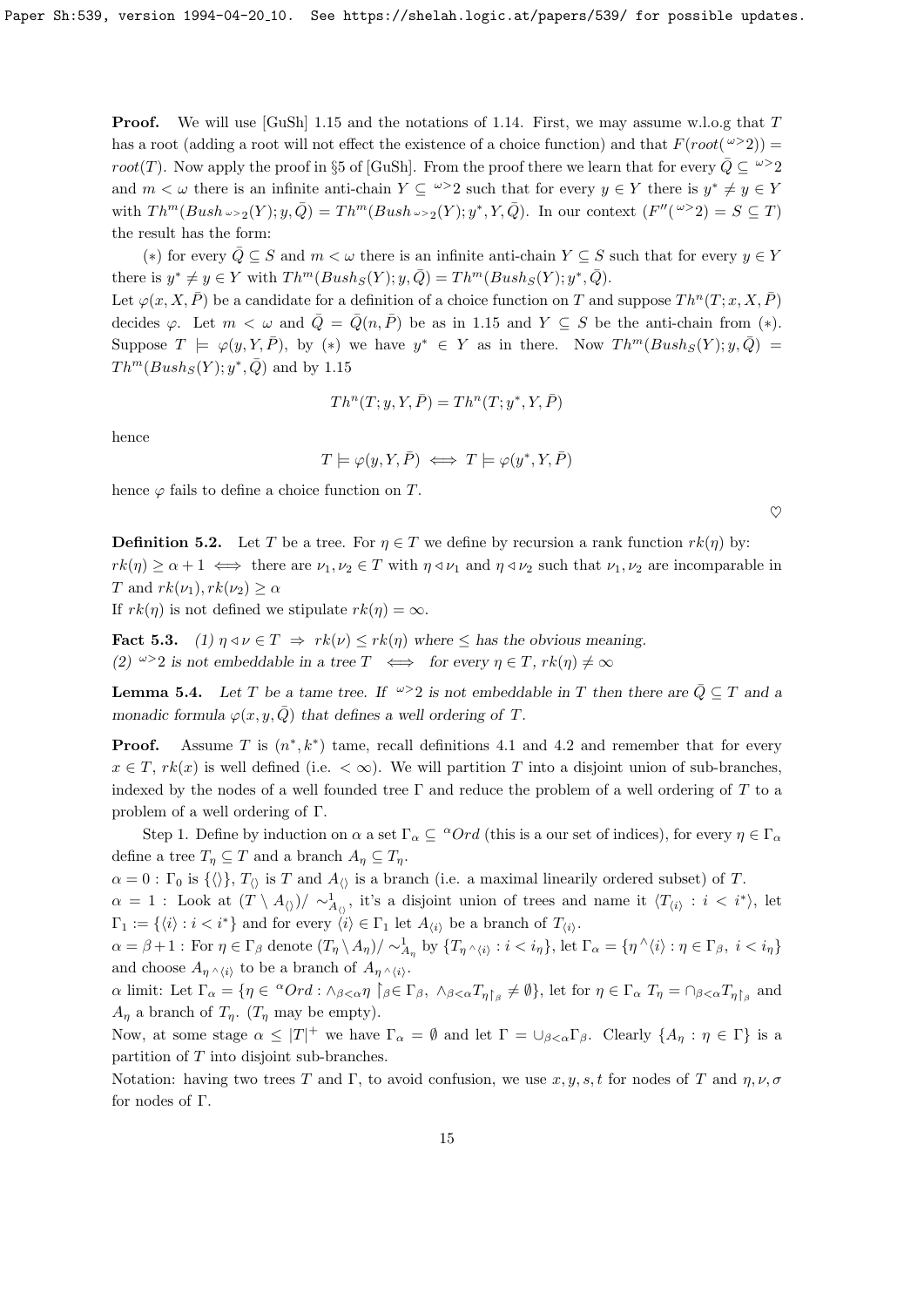Step 2. We want to show that  $\Gamma_{\omega} = \emptyset$  hence  $\Gamma$  is a well founded tree. Note that we made no restrictions on the choice of the  $A_n$ 's and we add one now in order to make the above statement true. Let  $\eta \wedge \langle i \rangle \in \Gamma$  define  $A_{\eta,i}$  to be the sub-branch  $\{t \in A_{\eta} : (\forall s \in A_{\eta \wedge \langle i \rangle})[rk(t) \leq rk(s)]\}$  and  $\gamma_{\eta,i}$  to be  $rk(t)$  for some  $t \in A_{\eta,i}$ . By 5.5(1) and the inexistence of a stricly decreasing sequence of ordinals,  $A_{\eta,i} \neq \emptyset$  and  $\gamma_{\eta,i}$  is well defined. Note also that  $s \in A_{\eta} \wedge_{\{i\}} \Rightarrow rk(s) \leq \gamma_{\eta,i}$ .

Proviso: For every  $\eta \in \Gamma$  and  $i < i<sub>n</sub>$  the sub-branch  $A_{\eta \wedge \langle i \rangle}$  contains every  $s \in T_{\eta \wedge \langle i \rangle}$  with  $rk(s)$  $\gamma_{\eta,i}$ .

Following this we claim: "Γ does not contain an infinite, stricly increasing sequence". Otherwise let  $\{\eta_i\}_{i\leq\omega}$  be one, and choose  $s_n\in A_{\eta_n,\eta_{n+1}(n)}$  (so  $s_n\in A_{\eta_n}$ ). Clearly  $rk(s_n)\geq rk(s_{n+1})$  and by the proviso we get

$$
rk(s_n) = rk(s_{n+1}) \Rightarrow rk(s_{n+1}) > rk(s_{n+2})
$$

therefore  $\{rk(s_n)\}_{n\leq\omega}$  contains an infinite, strictly decreasing sequence of ordinals which is absurd.

Step 3. Next we want to make "x and y belong to the same  $A_{\eta}$ " definable.

For each  $\eta \in \Gamma$  choose  $s_{\eta} \in A_{\eta}$ , and let  $Q \subseteq T$  be the set of representatives. Let  $h: T \to$  $\{d_0,\ldots,d_{n^*-1}\}\$  be a colouring that satisfies:  $h \restriction_{A_{\langle\rangle}} = d_0$  and for every  $\eta^{\wedge}\langle i \rangle \in \Gamma$ ,  $h \restriction_{A_{\eta^{\wedge}\langle i \rangle}}$  is constant and, when  $j < i$  and  $s_{\eta} \wedge \langle j \rangle \sim_{A_{\eta}}^0 s_{\eta} \wedge \langle j \rangle$  we have  $h \upharpoonright_{A_{\eta} \wedge \langle i \rangle} \neq h \upharpoonright_{A_{\eta} \wedge \langle j \rangle}$ . This can be done as T is  $(n^*, d^*)$  tame.

Using the parameters  $D_0, \ldots, D_{n^*-1}$   $(x \in D_i \text{ iff } h(x) = d_i)$ , we can define  $\vee_{\eta} x, y \in A_{\eta}$  by " $x, y$  are comparable and the sub-branch  $[x, y]$  (or  $[y, x]$ ) has a constant colour".

Step 4. As every  $A_{\eta}$  has Hausdorff degree at most  $k^*$ , we can define a well ordering of it using parameters  $P_1^{\eta}, \ldots, P_{k^*}^{\eta}$  and by taking  $\bar{P}$  to be the (disjoint) union of the  $\bar{P}^{\eta}$ 's we can define a partial ordering on T which well orders every  $A_n$ .

By our construction  $\eta \triangleleft \nu$  if and only if there is an element in  $A_{\nu}$  that 'breaks'  $A_{\eta}$  i.e. is above a proper initial segment of  $A_n$ . (Caution, if T does not have a root this may not be the case for  $\langle \rangle$ and  $a < n^*$  number of  $\langle i \rangle$ 's and we may need parameters for expressing that). Therefore, as by step 3 "being in the same  $A_n$ " is definable, we can define a partial order on the sub-branches  $A_n$  (or the representatives  $s_{\eta}$ ) by  $\eta \triangleleft \nu \Rightarrow A_{\eta} \leq A_{\nu}$ .

Next, note that " $\nu$  is an immediate successor of  $\eta$  in  $\Gamma$ " is definable as a relation between  $s_{\nu}$  and  $s_\eta$  hence the set  $A^+_\eta := A_\eta \cup \{s_{\eta} \wedge \langle i \rangle\}$  is definable from  $s_\eta$ . Now the order on  $A_\eta$  induces an order on  $\{s_{\eta} \wedge \langle i \rangle / \sim_{A_{\eta}}^0\}$  which is can be embedded in the complition of  $A_{\eta}$  hence has Hdeg≤  $k^*$ . Using additional parameters  $Q_1^{\eta}, \ldots, Q_{k^*}^{\eta}$ , we have a definable well ordering on  $\{s_{\eta} \wedge \langle i \rangle / \sim_{A_{\eta}}^0\}$ . As for the ordering on each  $\sim_{A_{\eta}}^1$  equivalence class (finite with ≤ n<sup>\*</sup> elements), define it by their colours (i.e. the element with the smaller colour is the smaller according to the order).

Using  $\bar{D}$ ,  $\bar{P}$ , Q and  $\bar{Q} = \cup_{\eta} \bar{Q}^{\eta}$  we can define a partial ordering which well orders each  $A_{\eta}^+$  in such a way that every  $x \in A_{\eta}$  is smaller then every  $s_{\eta} \wedge \langle i \rangle$ .

Summing up we can define (using the above parameters) a partial order on subsets of  $T$  that well orders each  $A_n$ , orders sub-branches  $A_n$ ,  $A_\nu$  when the indices are comparable in Γ and well orders all the "immediate successors" sub-branches of a sub-branch  $A_n$ .

Step 5. The well ordering of T will be defined by  $x < y \iff$ a) x and y belong to the same  $A_{\eta}$  and  $x < y$  by the well order on  $A_{\eta}$ ; or

b)  $x \in A_n$ ,  $y \in A_\nu$  and  $\eta \triangleleft \nu$ ; or

c)  $x \in A_\eta, y \in A_\nu, \sigma = \eta \wedge \nu$  in  $\Gamma$  (defined as a relation between sub-branches),  $\sigma \wedge \langle i \rangle \triangleleft \eta$ ,  $\sigma \wedge \langle j \rangle \triangleleft \nu$ and  $s_{\sigma} \wedge \langle i \rangle < s_{\sigma} \wedge \langle j \rangle$  in the order of  $A_{\sigma}^+$ .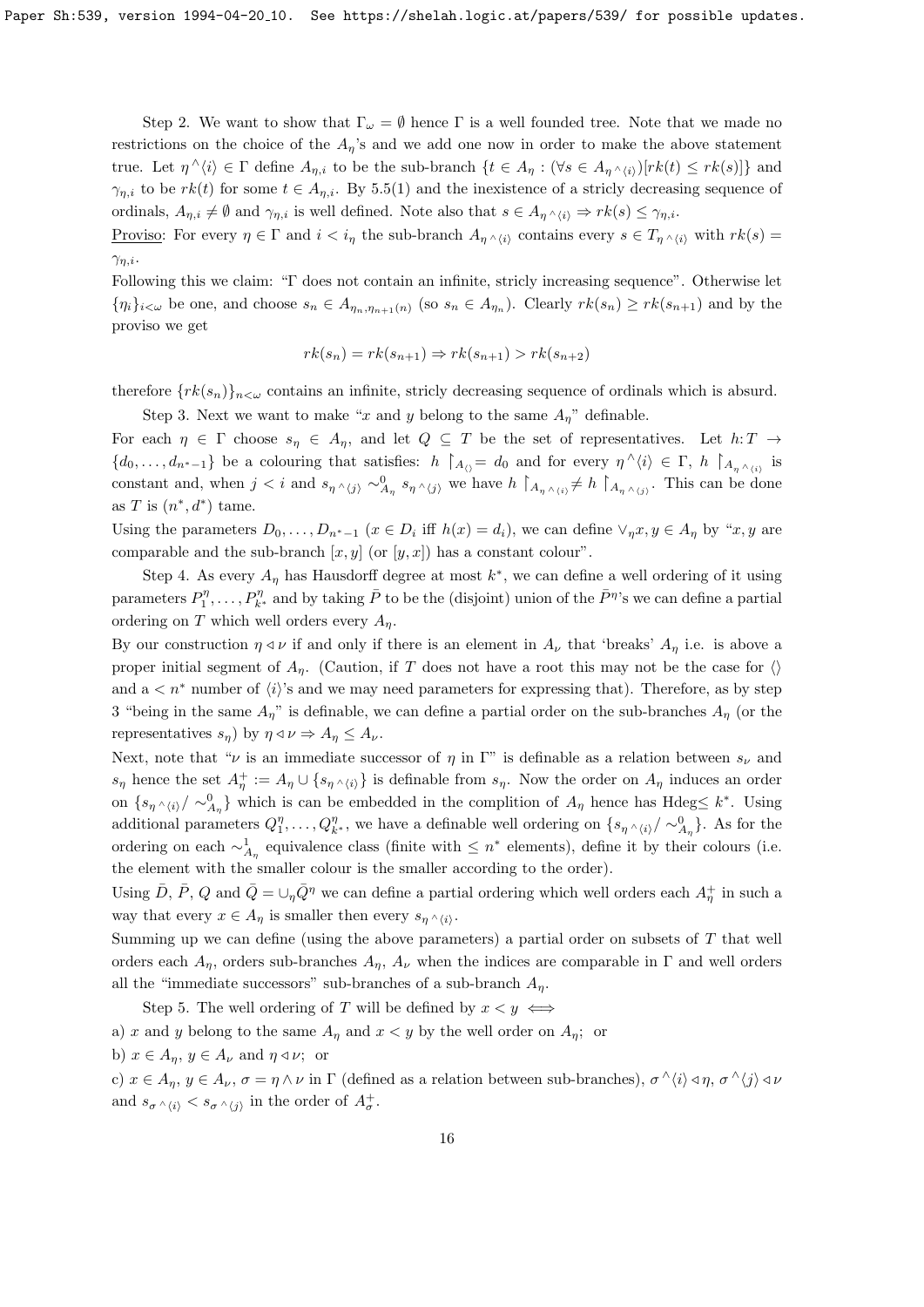Note, that  $\lt$  is a linear order on T and every  $A_n$  is a convex and well ordered sub-chain. Moreover  $\langle$  is a linear order on Γ and the order on the  $s_n$ 's is isomorphic to a lexicographic order on Γ.

Why is the above (which is clearly definable with our parameters) a well order? Because of the above note and because a lexicographic ordering of a well founded tree is a well order, provided that immediate successors are well ordered. In detail, assume  $X = \{x_i\}_{i\lt\omega}$  is a stricly decreasing sequence of elements of T. Let  $\eta_i$  be the unique node in  $\Gamma$  such that  $x_i \in A_{\eta_i}$  and by the above note w.l.o.g  $i \neq j \Rightarrow \eta_i \neq \eta_j$ . By the well foundedness of  $\Gamma$  and clause (b) we may also assume w.l.o.g that the  $\eta_i$ 's form an anti-chain in Γ. Look at  $\nu_i := \eta_1 \wedge \eta_i$  which is constant for infinitely many *i*'s and w.l.o.g equals to  $\nu$  for every *i*. Ask:

(∗) is there is an infinite  $B \subseteq \omega$  such that  $i, j \in B \Rightarrow x_i \sim^0_{A_{\nu}} x_j$ ?

If this occurs we have  $\nu_1 \neq \nu$  with  $\nu \triangleleft \nu_1$  such that for some infinite  $B' \subseteq B \subseteq \omega$  we have  $i \in$  $B' \Rightarrow \nu_1 \triangleleft \eta_i$ . (use the fact that  $\sim_{A_{\nu}}^1$  is finite). W.l.o.g  $B' = \omega$  and we may ask if  $(*)$  holds for ν1. Eventually, since Γ does not have an infinite branch, we will have a negative answer to (∗). We can conclude that w.l.o.g there is  $\nu \in \Gamma$  such that  $i \neq j \Rightarrow x_i \not\sim^0_{A_{\nu}} x_j$  i.e. the  $x_i$ 's "break"  $A_{\nu}$  in "different places".

Define now  $\nu_i$  to be the unique immediate successor of  $\nu$  such that  $\nu_i \triangleleft \eta_i$ . The set  $S = \{s_{\nu_i}\}_{i \in \omega} \subseteq A_{\nu}^+$ is well ordered by the well ordering on  $A^{\dagger}_{\nu}$  and by clause (c) in the definition of  $\langle x, x_i \rangle x_j \leftrightarrow$  $\nu_i > \nu_j$  so S is an infinite stricly decreasing subset of  $A^+_\nu$  – a contradiction.

This finishes the proof that there is a definable well order of T.

Finally we can conclude:

**Theorem 5.5.** Let T be a tree. If T is wild or T embeds  $\omega > 2$  then there is no definable choice function on T (by a monadic formula with parameters). If T is tame and does not embed  $\omega > 2$  then there even a definable well ordering of the elements of  $T$  by a monadic formula (with parameters)  $\varphi(x, y, \bar{P}).$ 

As mentioned in the introduction, a tree is tame [wild] [embeds  $\omega > 2$ ] if and only if it's completion is tame [wild] [embeds  $\omega > 2$ ]. Moreover looking at the proofs of 4.3, 4.4, 4.5 and 5.1 we note that the counter-examples for the choice function problem are either anti-chains or linearily ordered subsets of T. We conclude:

**Conclusion 5.6.** Let  $T$  be a tree and  $T'$  be it's completion. Then the following are equivalent: a) For some  $n, l < \omega$ , for every anti-chain/branch A of T there is a monadic formula  $\varphi_A(x, X, \overline{P}_A)$ with quantifier depth  $\leq n$  and  $\leq l$  parameters from T, that defines a choice function from non empty subsets of A.

b) There is a monadic formula, with parameters,  $\psi(x, y, \overline{P})$  that defines a well ordering of the elements of T.

c) There is a monadic formula, with parameters,  $\psi'(x, y, \bar{P}')$  that defines a well ordering of the elements of  $T'$ .

 $\heartsuit$ 

 $\heartsuit$